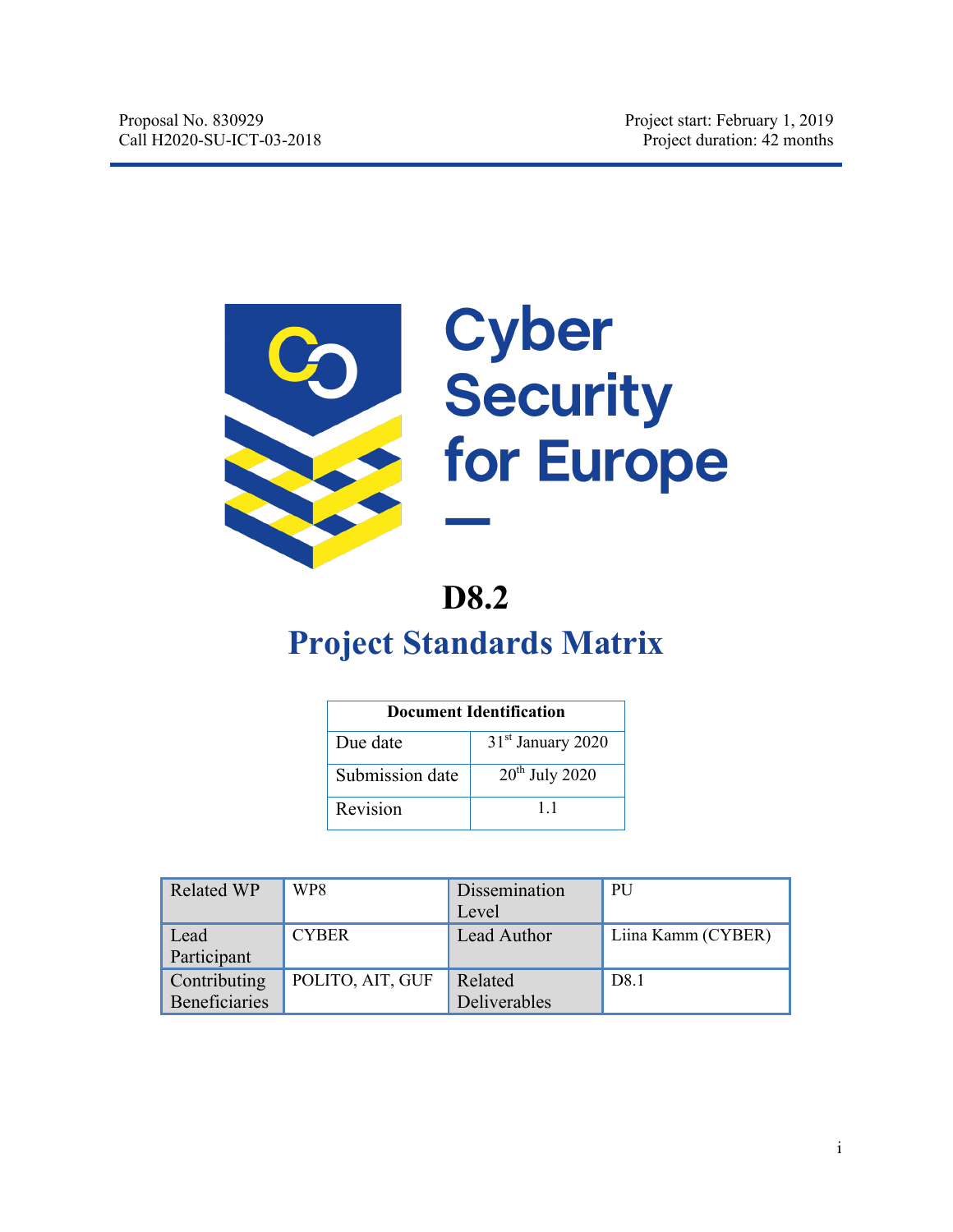

**Abstract:** The project standards matrix studies existing standards and ongoing standardisation projects in the context of the project topics and to connect experts to the standardisation process where they are needed. This deliverable contains the mapping of project topics to existing cybersecurity standards and standardisation projects. This will help the project partners to see which standards they need to consider in their work.

This document is issued within the CyberSec4Europe project. This project has received funding from the European Union's Horizon 2020 Programme under grant agreement no. 830929. This document and its content are the property of the CyberSec4Europe Consortium. All rights relevant to this document are determined by the applicable laws. Access to this document does not grant any right or license on the document or its contents. This document or its contents are not to be used or treated in any manner inconsistent with the rights or interests of the CyberSec4Europe Consortium and are not to be disclosed externally without prior written consent from the CyberSec4Europe Partners. Each CyberSec4Europe Partner may use this document in conformity with the CyberSec4Europe Consortium Grant Agreement provisions and the Consortium Agreement.



The information in this document is provided as is, and no warranty is given or implied that the information is fit for any particular purpose. The user thereof uses the information at its sole risk and liability.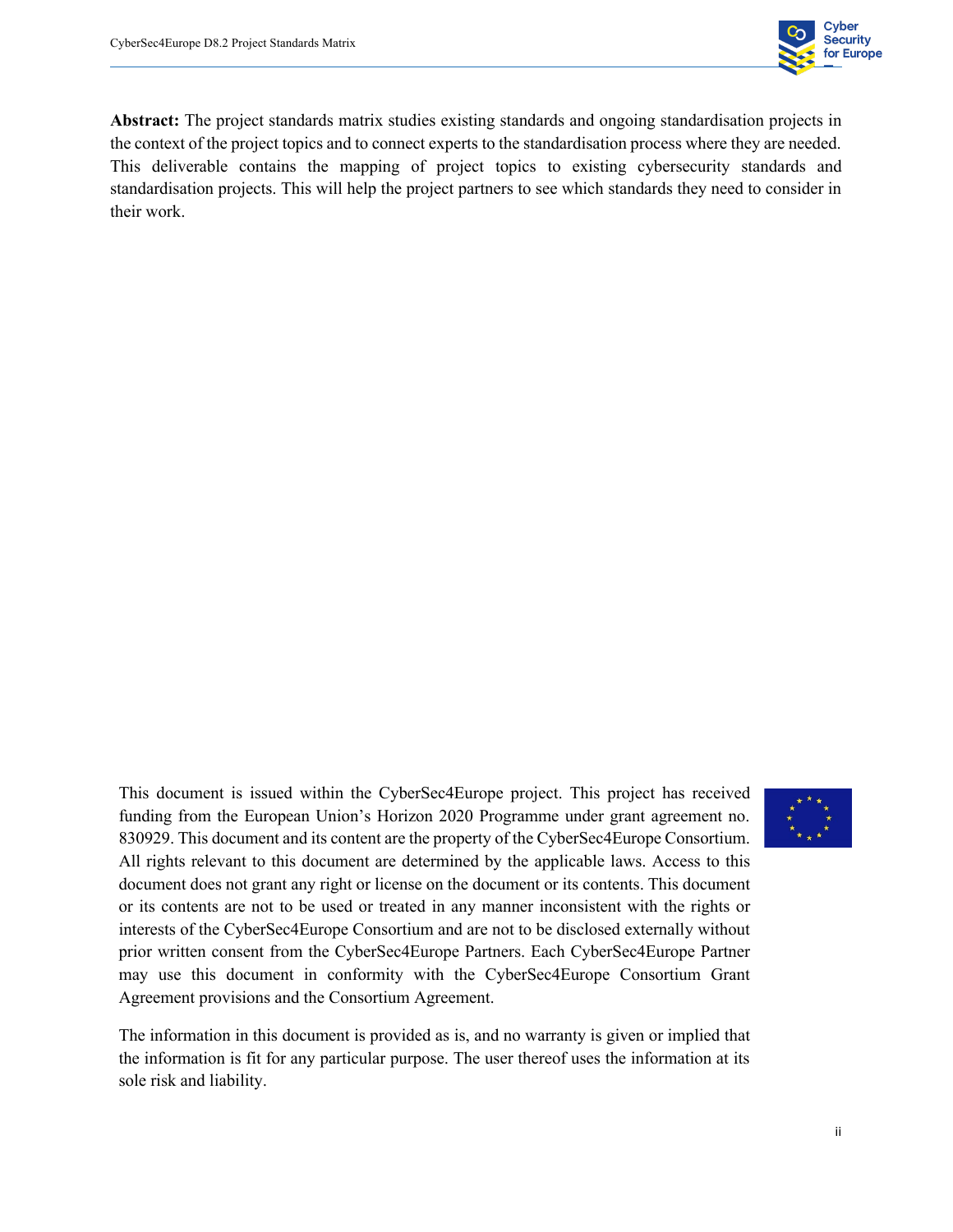

#### **Executive Summary**

The goal of the project standards matrix is to study existing standards and ongoing standardisation projects in the context of the project topics and to connect experts to the standardisation process where they are needed. This deliverable contains the mapping of project topics to existing cybersecurity standards and standardisation projects. The matrices in the document will allow the project partners to find the standards that are relevant to the verticals they are involved in, or to the topics that they are working on.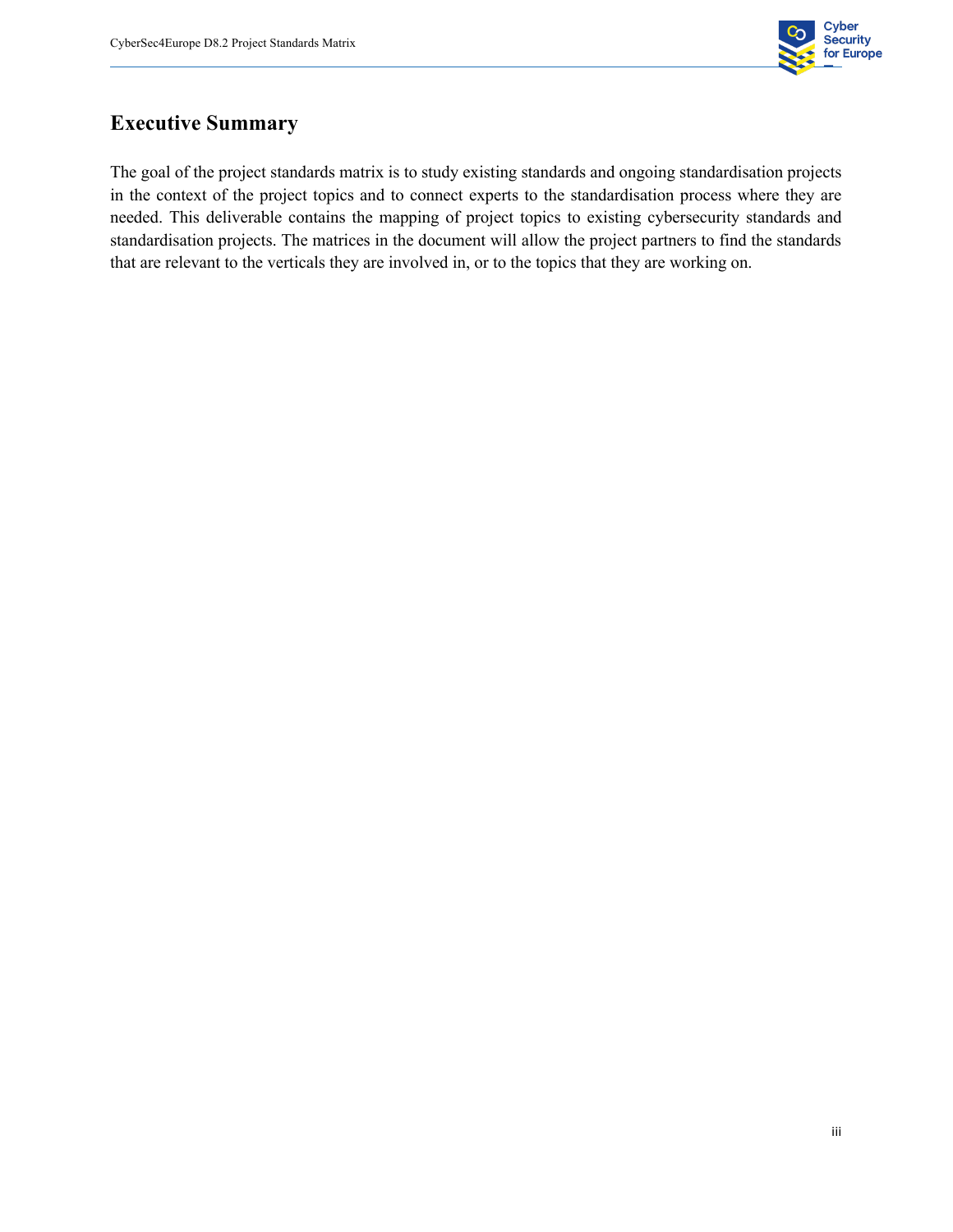

#### **Document information**

#### **Contributors**

| Name                   | Partner      |
|------------------------|--------------|
| Liina Kamm             | <b>CYBER</b> |
| Dan Bogdanov           | <b>CYBER</b> |
| Sandhra-Mirella Valdma | <b>CYBER</b> |

#### **Reviewers**

| <b>Name</b>   | Partner                 |
|---------------|-------------------------|
| Stephan Krenn | AFF                     |
| Antonio Lioy  | <b>POLITO</b>           |
| Ahad Niknia   | GUF (high level review) |

#### **History**

| 0.1 | 2019-01-09       | Liina<br>Kamm,         | Dan   $v0.1$ Draft for high level review                |  |  |  |
|-----|------------------|------------------------|---------------------------------------------------------|--|--|--|
|     |                  | Bogdanov               |                                                         |  |  |  |
| 0.2 | $2020 - 01 - 13$ | Liina Kamm             | v0.2 Minor editorial changes before the internal review |  |  |  |
| 0.3 | 2020-01-29       | Liina Kamm             | v0.3 Incorporated comments from reviewers, corrected    |  |  |  |
|     |                  |                        | the template again                                      |  |  |  |
| 0.4 | 2020-01-30       | Sandhra-Mirella Valdma | v0.4 Added references to standards (Annex 1)            |  |  |  |
| 1.0 | 2020-01-31       | Liina Kamm             | v1.0 Final version                                      |  |  |  |
| 1.1 | 2020-07-11       | Liina Kamm             | V1.1 Modifications based on reviewer comments           |  |  |  |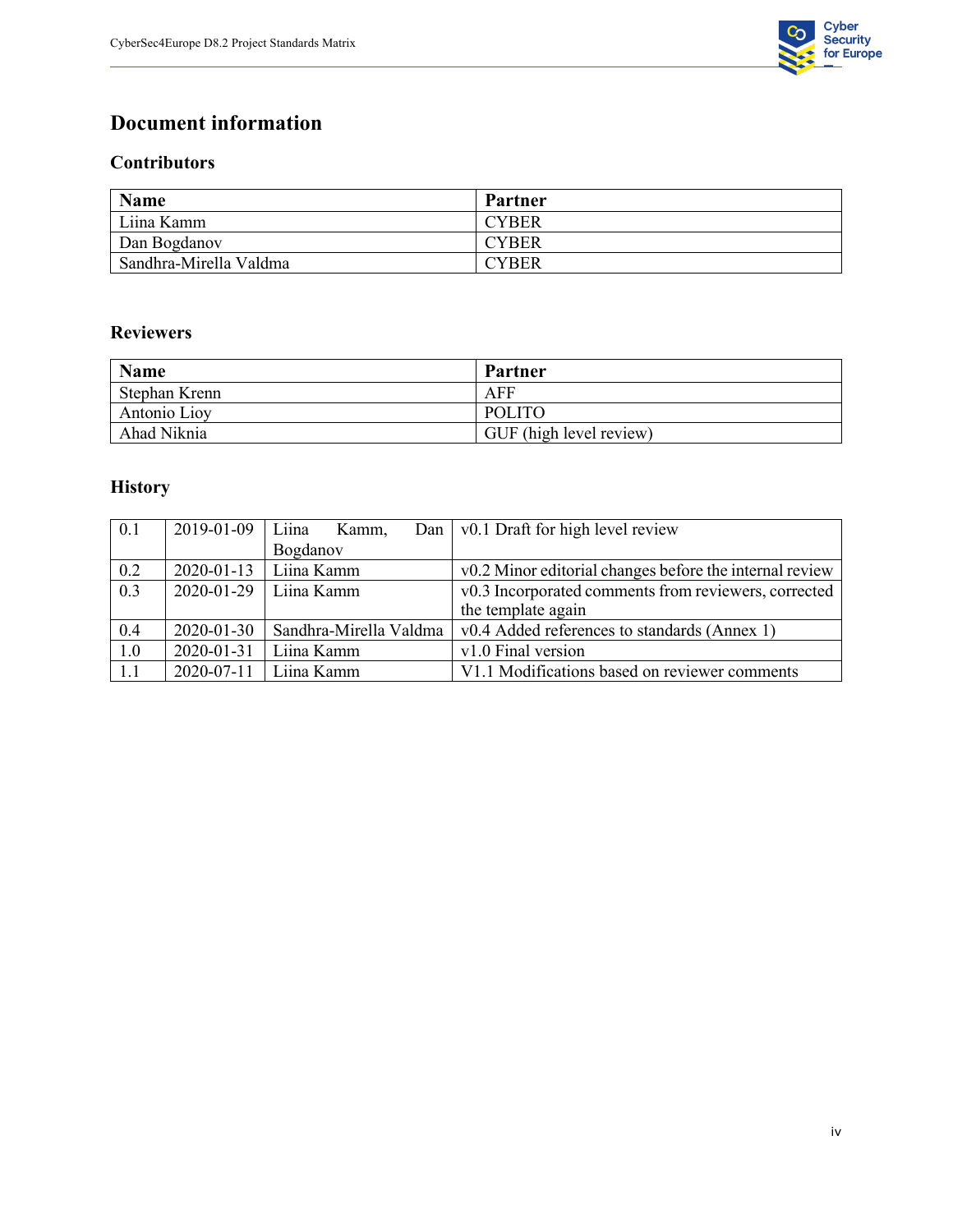

# **List of Contents**

| $\overline{2}$ |     |  |
|----------------|-----|--|
|                |     |  |
|                |     |  |
|                | 3.1 |  |
|                | 3.2 |  |
|                |     |  |
|                |     |  |

#### **List of Tables**

| Table 3: Mapping of ISO/IEC and ETSI standards to research challenges of the project. 17 |  |
|------------------------------------------------------------------------------------------|--|
|                                                                                          |  |

# **List of Acronyms**

| CD          | Committee Draft                                                                   |
|-------------|-----------------------------------------------------------------------------------|
| DIS         | Draft International Standard                                                      |
| <b>ECSO</b> | European Cyber Security Organization                                              |
| <b>EDPB</b> | European Data Protection Board                                                    |
| <b>ETSI</b> | European Telecommunications Standards Institute                                   |
| <b>GDPR</b> | General Data Protection Regulation                                                |
| <b>IALA</b> | International Association of Marine Aids to Navigation and Lighthouse Authorities |
| <b>IEC</b>  | International Electrotechnical Commission                                         |
| IoT         | Internet of Things                                                                |
| <b>ISO</b>  | International Organization for Standardization                                    |
| <b>ISMS</b> | <b>Information Security Management System</b>                                     |
| <b>JTC</b>  | Joint Technical Committee                                                         |
| <b>NIST</b> | National Institute of Standards and Technology                                    |
| <b>NWIP</b> | New Work Item Proposal                                                            |
| <b>PDTS</b> | Preliminary Draft Technical Specification                                         |
| PII         | Personally Identifiable Infromation                                               |
| SC          | Subcommittee                                                                      |
| SP          | <b>Study Period</b>                                                               |
| TR          | <b>Technical Report</b>                                                           |
| <b>TS</b>   | <b>Technical Specification</b>                                                    |
| <b>WD</b>   | <b>Working Draft</b>                                                              |
| WG          | <b>Working Group</b>                                                              |
|             |                                                                                   |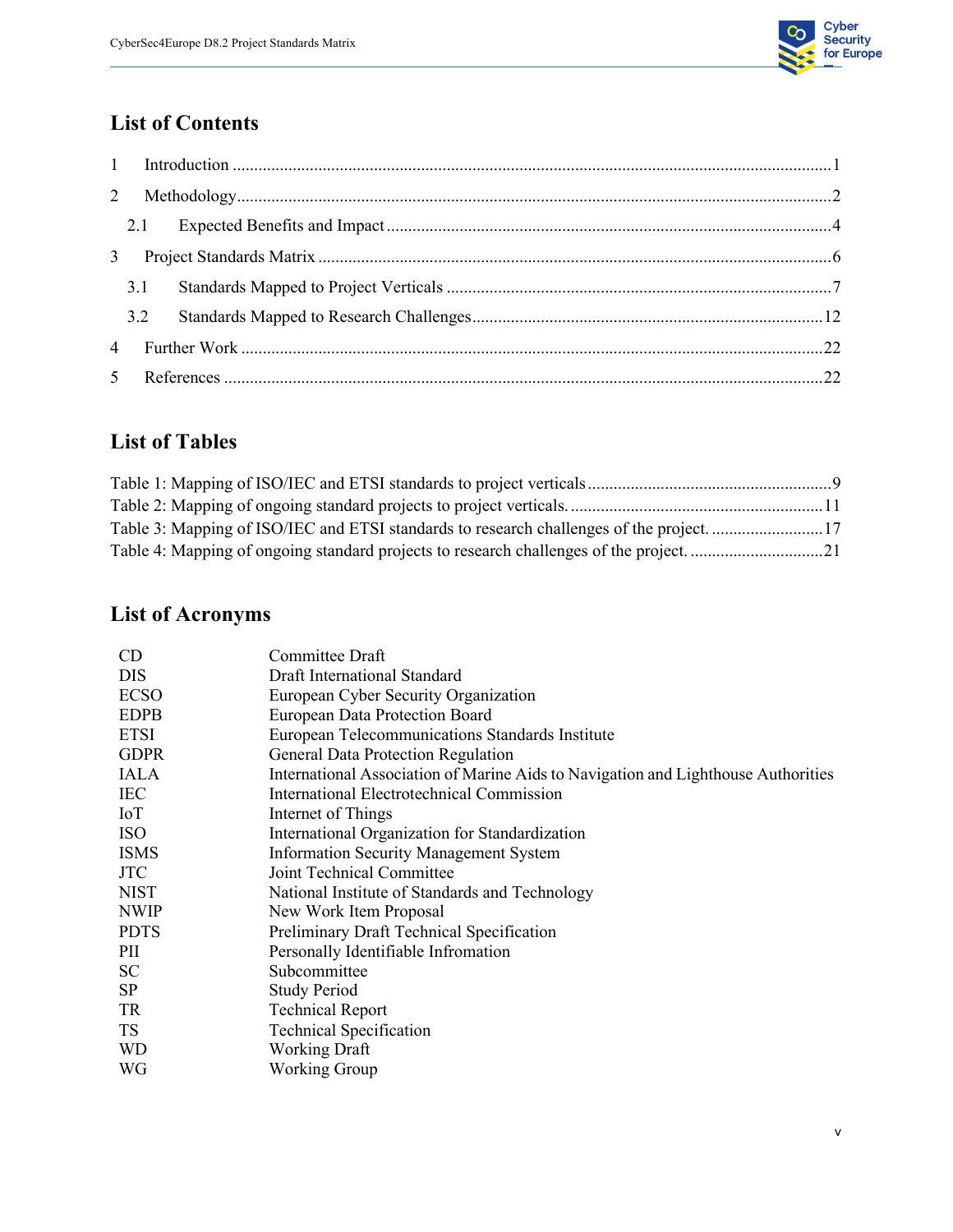

# **1 Introduction**

This deliverable presents the project standards matrices. These matrices contain privacy, and cybersecurity standards from ISO/IEC, CEN/CENELEC and ETSI that are relevant to the CyberSec4Europe verticals and research topics. All of these standards have been studied and mapped to the CyberSec4Europe topics.

The experts in cybersecurity are aware of the existence of standardisation and standards in their fields. However, it is not a trivial task to have an adequate overview of all the standard projects that could be relevant to each topic. This deliverable has been compiled foremost to direct the attention of the project partners to the standards and technical reports that could be relevant in their vertical or research topic so that they can more quickly find the necessary information. We studied cybersecurity and privacy standards from ISO/IEC, CEN/CENELEC and ETSI, and mapped their topics to the verticals and research topics of CyberSec4Europe.

On the other hand, all of the pilot competence centres include many capable specialists whose expertise can be a great benefit to the standardisation projects that are still being compiled. For this reason, we also included draft projects from ISO/IEC in the matrices. CyberSec4Europe has applied for liaison status in ISO/IEC JTC1/SC27 WG2 and WG5. If these requests are approved, CyberSec4Europe can contribute the research results and insights that have been gathered throughout the project to the standards that are under development. As described in Deliverable 8.1 *Cybersecurity Standardization Engagement Plan*, many of the project partners are also involved in standardisation activities, so this can be another way of approaching disseminating the results of the project and ensuring that the bleeding-edge research reaches standardisation projects.

#### **1.1 Document Structure**

Section 2 of this deliverable discusses the methodology for compiling the standards matrices. Section 3 includes the project standards matrices.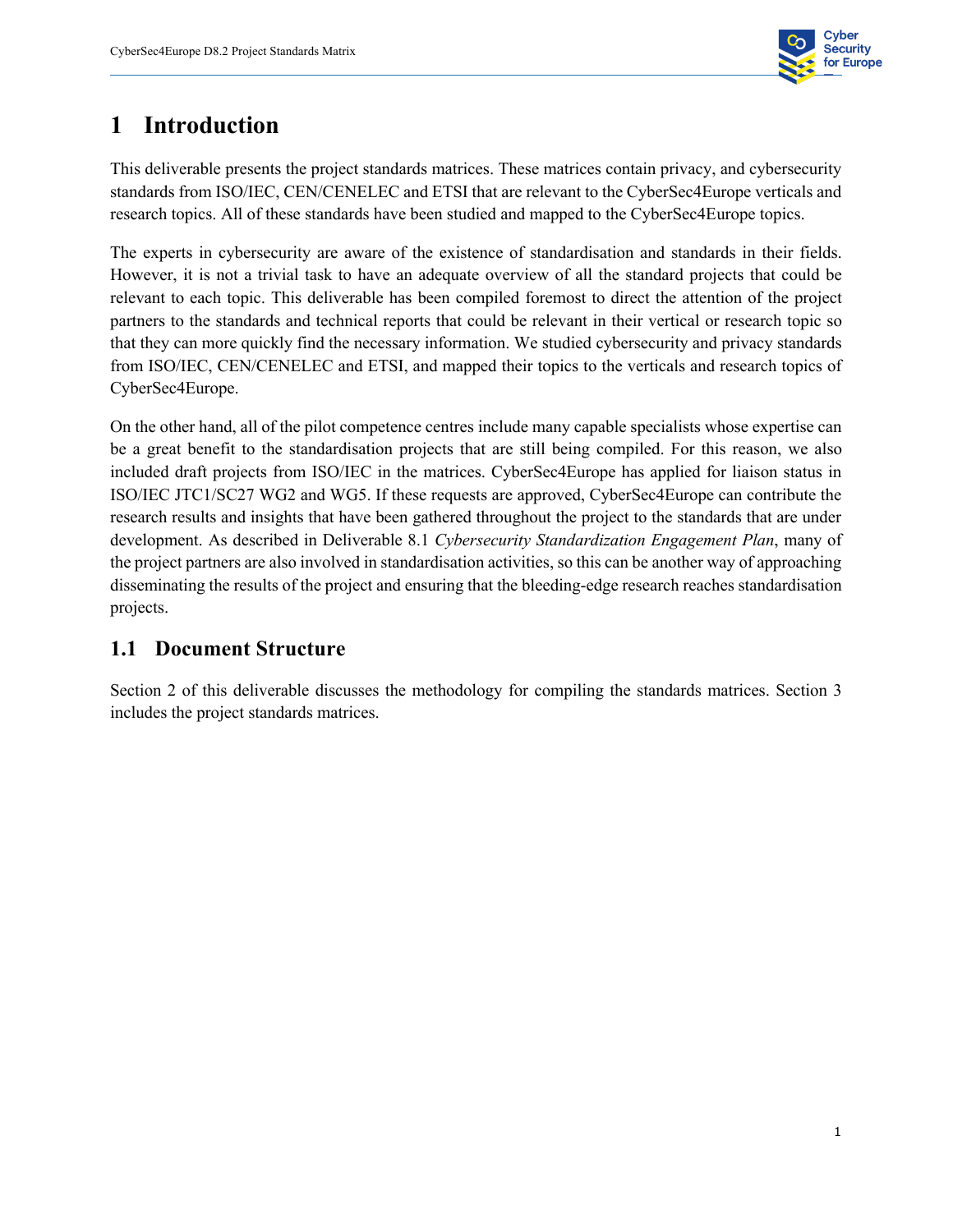

# **2 Methodology**

We have mapped cybersecurity standards to two categories of topics. First, much of the work in CyberSec4Europe (WP4, WP5) is done based on the needs of 7 stakeholder areas (verticals). The partners of CyberSec4Europe work on discovering the security and privacy requirements of typical use cases in these areas. Mapping standards to these verticals will help the involved partners stay informed about the relevant standards that could be used when solving the security and privacy issues of their field. The tables in Section 3.1 describe these mappings. The verticals that CyberSec4Europe focuses on are the following (the summaries are taken from the CyberSec4Europe Description of Action).

- **Open banking**. This demonstration case addresses, when users are seeking to obtain account information, the risks and vulnerabilities emerging from social engineering and malware attacks. It also aims to provide protection for bank administration security policies as well as overcome weaknesses in the design and/or implementation of APIs in use and to prevent fraud and data loss in relation to the access and request of payment by third parties in an open banking environment.
- **Supply chain security assurance.** This demonstration case provides a blueprint for supply chain solutions for multiple sectors. One specific application will be for an energy use case involving transformers for power distribution, where the supply chain for the transformers will be critical to ensure proper operation of transformers as crucial components in power networks.
- **Privacy-preserving identity management.** This demonstration case enables an identity infrastructure to fulfil the need for strong privacy-preserving authentication with a distributed and scalable platform for privacy-preserving self-sovereign identity management. The platform will allow users to collect and manage attributes and claims from identity service providers, authenticate to service providers, provide consent for and control the personal data usage in a seamless and privacy-preserving fashion.
- **Incident reporting.** This demonstration case presents a platform that enables organisations or their entities to report incidents according to the different procedures and methods specified by applicable regulatory bodies. The platform will specifically support cybersecurity information data sharing in a bi-directional way, allowing for a centralised or a de-centralised approach, i.e. a peer-to-peer approach.
- **Maritime transport.** This demonstration case identifies the current cybersecurity challenges of the maritime sector and will design and develop a threat management system capable of continuously managing cybersecurity threats against Internet-connected critical cyber infrastructures in the maritime sector.
- **Medical data exchange.** This demonstration case allows the secure and trustworthy exchange of sensitive data between several kinds of players with different aims and claims, regarding the security, data protection and trust issues.
- **Smart cities.** This demonstration case connects the cyber security challenges of smart cities through the OASC organisation. It will deploy prototypes addressing cybersecurity challenges mainly related to privacy management in data exchanges among city stakeholders that will be elaborated with OASC during the first phase of the project.

Second, we have mapped other research challenges that have arisen in different work packages (e.g., WP3, WP7) of CyberSec4Europe, or those that span several work packages, to the main topics covered by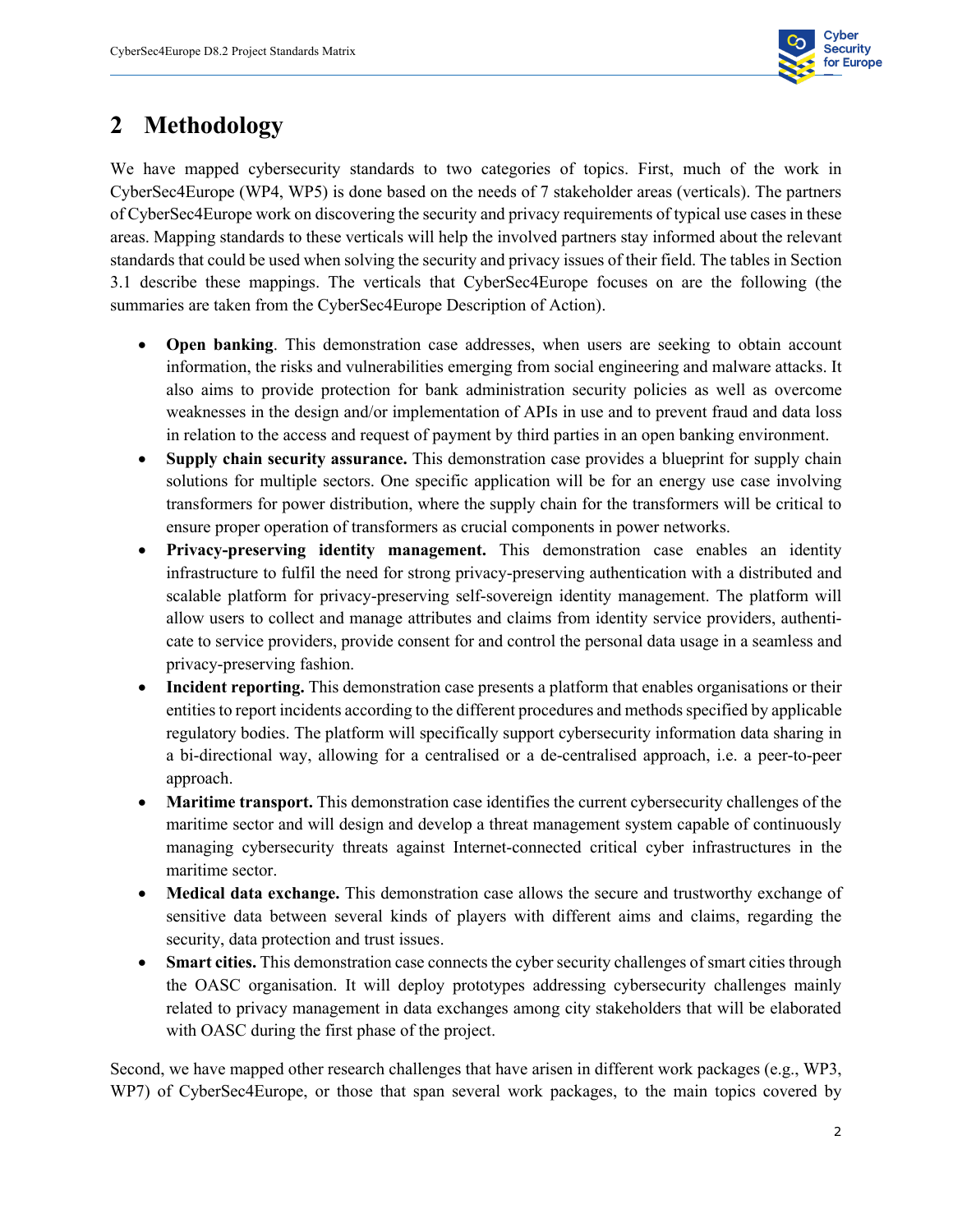

different standards. This way, the partners who are working on solving these research challenges can have an overview of the applicable standards. The tables in Section 3.2 describe these mappings. The research challenges that we identified as relevant to the project are the following (the parenthesis hasthe abbreviation that we use in the table header for layout considerations):

- authentication (Auth.),
- machine learning and artificial intelligence (ML and AI),
- risk management (Risk Mgmt.),
- data de-identification (Data De-ident.),
- personally identifiable information (PII),
- Internet of things (IoT),
- information security management system (ISMS),
- General Data Protection Regulation (GDPR),
- access control/management (Access Control/Mgmt.),
- conformance testing (WP7),
- cloud services.
- security engineering (WP3) (Security Eng. (WP3)),
- digital forensics,
- public key infrastructure (PKI), and
- software development lifecycle (Task 3.3) (SDL (T3.3)).

We have included standards from

- ISO/IEC JTC1/SC27 (Information security, cybersecurity and privacy protection) [1],
- CEN/CENELEC JTC 13 (Cybersecurity and Data Protection) [2], and
- ETSI privacy and security [3], [4].

ISO/IEC was chosen because several partners of CyberSec4Europe are actively participating in ISO/IEC JTC1/SC27 and these standards are among the most used worldwide. As only standards developed by the CEN/CENELEC and ETSI are recognized as European Standards, we also included these standards in the deliverable. However, most of the CEN/CENELEC JTC13 standards are mirrored from ISO/IEC standards, so these are not explicitly featured in the matrices. Further information about the standardisation organisations can be found in Deliverable 8.1.

In the mapping process, we have also taken into account ISO/IEC JTC1/SC27 standard projects, ETSI ongoing standard projects and one CEN/CENELEC JTC13 draft. We include these unfinished standards in the hope that CyberSec4Europe partners can comment and give additional practical insight on the standards in progress and, thereby, help improve them. A new ISO/IEC JTC1/SC27 standard project starts with a study period (SP), then goes on to become a new work item proposal (NWIP). After that there come the working draft (WD), committee draft (CD), draft international standard (DIS) and final draft international standard (FDIS). A preliminary draft technical specification (PDTS) preceeds the finalisation of a technical specification (TS).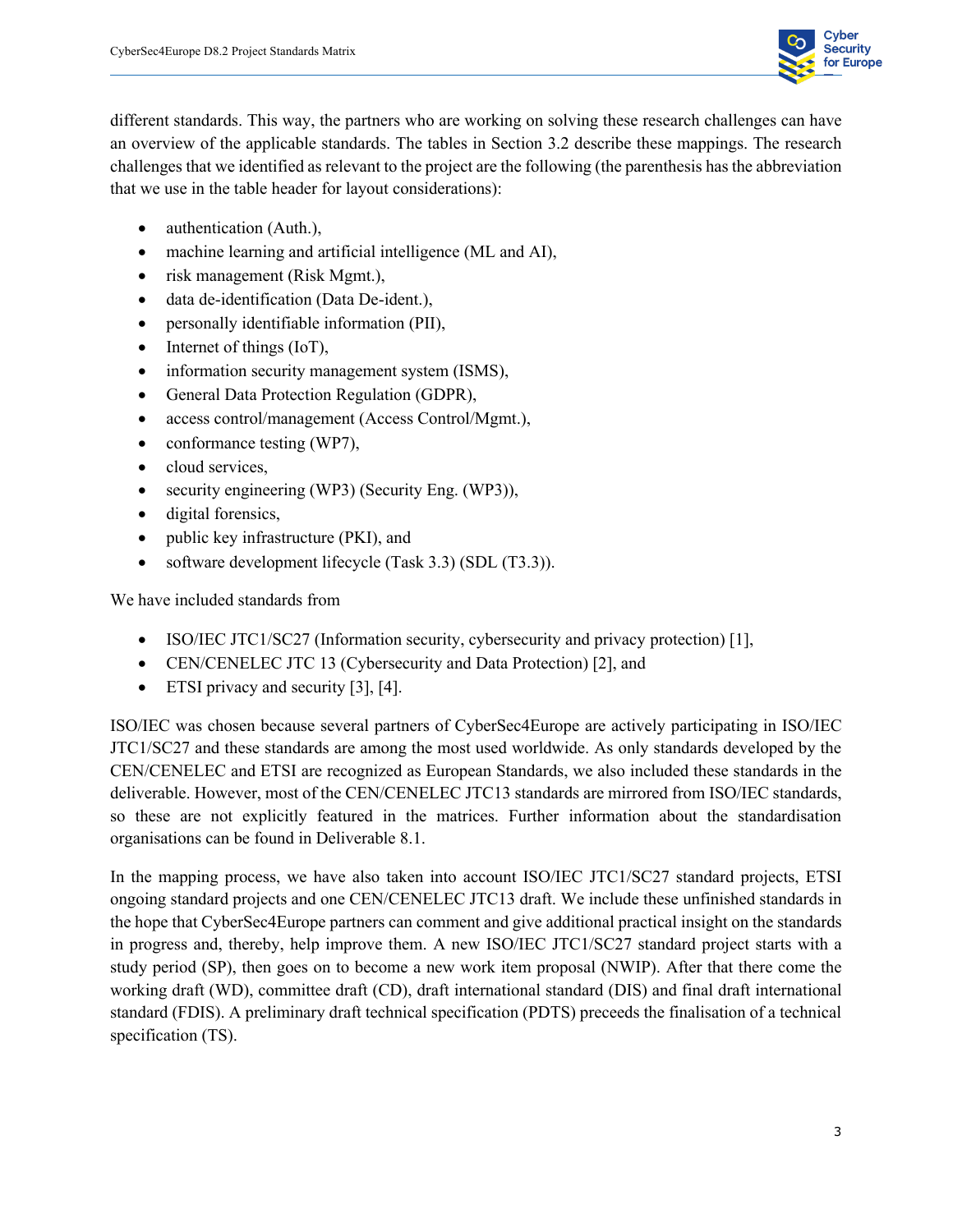

Furthermore, we direct the attention of all partners to the document EDPB Guidelines 4/2019 on Article 25 Data Protection by Design and by Default<sup>1</sup> which gives general guidance on the obligation of Data Protection by Design and by Default (Article 25 of GDPR), which requires data controllers to implement appropriate technical and organisational measures to protect the rights and freedoms of data subjects.

In addition, we found three specific guidelines and standards that are not cybersecurity related but instead have surfaced as important vertical specific documents that need to be considered during research into these areas. These are

- the IALA Guideline  $1082 An$  Overview of AIS<sup>2</sup> (maritime transport vertical),
- the IALA Guideline  $1117 VDES$  Overview<sup>3</sup> (maritime transport vertical), and
- the HL7 $\mathcal D$  FHIR $\mathcal D$  standard for health care data exchange<sup>4</sup> (the medical data exchange vertical).

#### **2.1 Expected Benefits and Impact**

**European economy**. International standardisation (e.g., in ISO/IEC, but also CEN/CENELEC and ETSI) is one channel for technology dissemination for all kinds of organisations in the world. Companies and governments are coming together to contribute their best practices and agree on interoperability, compliance and certification.

Global technology companies are active in pushing their terminology and technological concepts into standardisation processes. The European technology companies, including the cybersecurity industry, should engage in the same practice. Especially as through European collaboration by multiple member states, there will be more impact in such activities.

Even though standardisation is a long-term strategy with no immediate return on investment, it will be instrumental in ensuring that European companies grow in size to compete on the global market.

**European R&D**. Researchers are envisioning the future with new technologies that promise cleaner environment, better security, more efficient work and better health. Through research activities, R&D forms the best practice for the future for both bleeding edge and existing technologies.

Thus, engaging in standardisation is a channel for global dissemination of research concepts. A standardised concept may be used by governments, companies and other organisations worldwide, proliferating EU research results. While it may not immediately be a source of citations or additional research funding, standardisation of research results will also inspire new research on the same topics, increasing research impact over a longer period.

<sup>&</sup>lt;sup>1</sup>https://edpb.europa.eu/our-work-tools/public-consultations-art-704/2019/guidelines-42019-article-25-dataprotection-design\_en

<sup>&</sup>lt;sup>2</sup> https://www.iala-aism.org/product/an-overview-of-ais-1082/

<sup>&</sup>lt;sup>3</sup> https://www.iala-aism.org/product/vhd-data-exchange-system-vdes-overview-1117/

<sup>4</sup> https://www.hl7.org/fhir/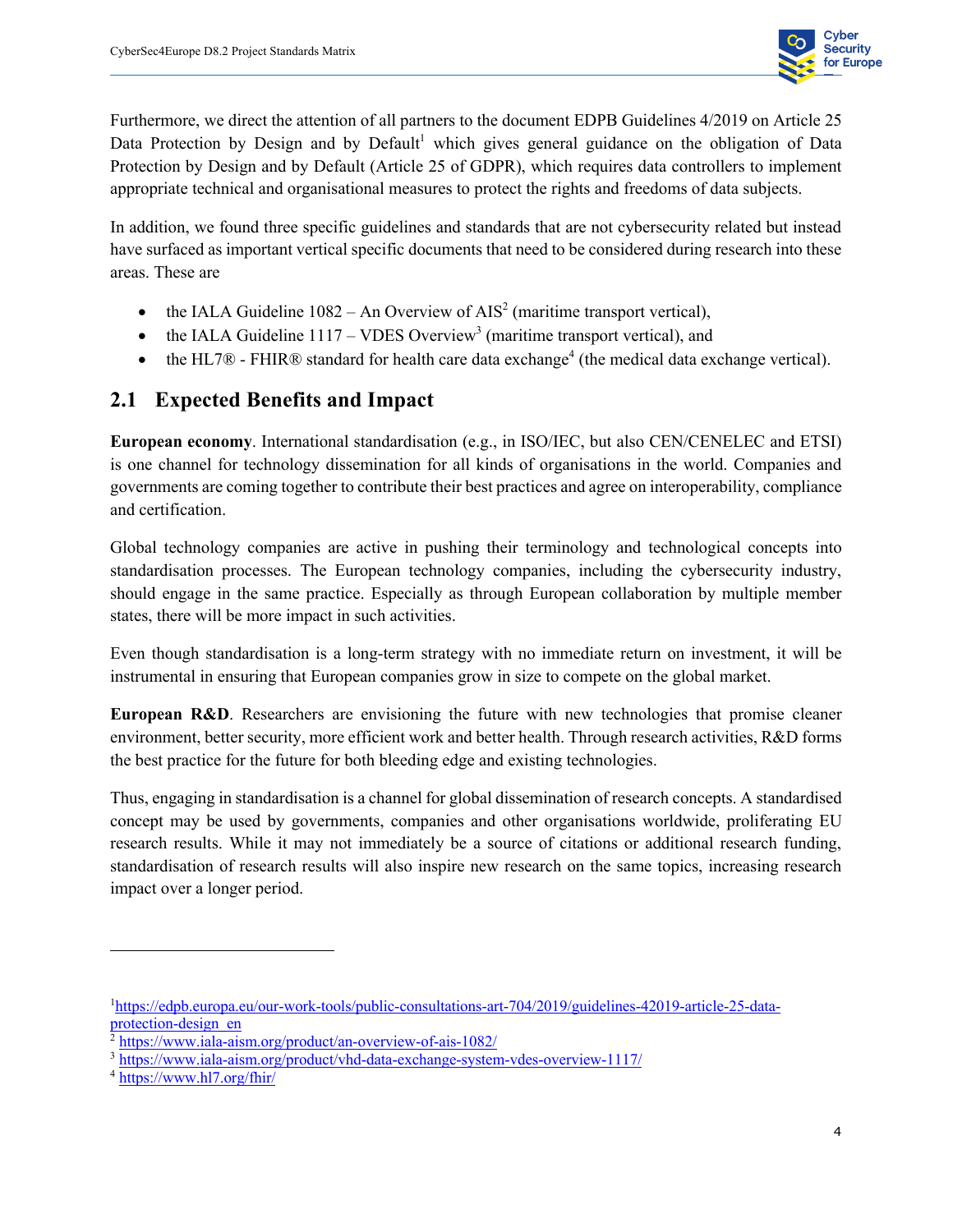

**CyberSec4Europe consortium**. The CyberSec4Europe consortium has the unique opportunity to support pilot dissemination of research results and best practices from CyberSec4Europe partners through the liaison relation of the consortium. Through successful initial projects, we will teach new organisations to engage in the process.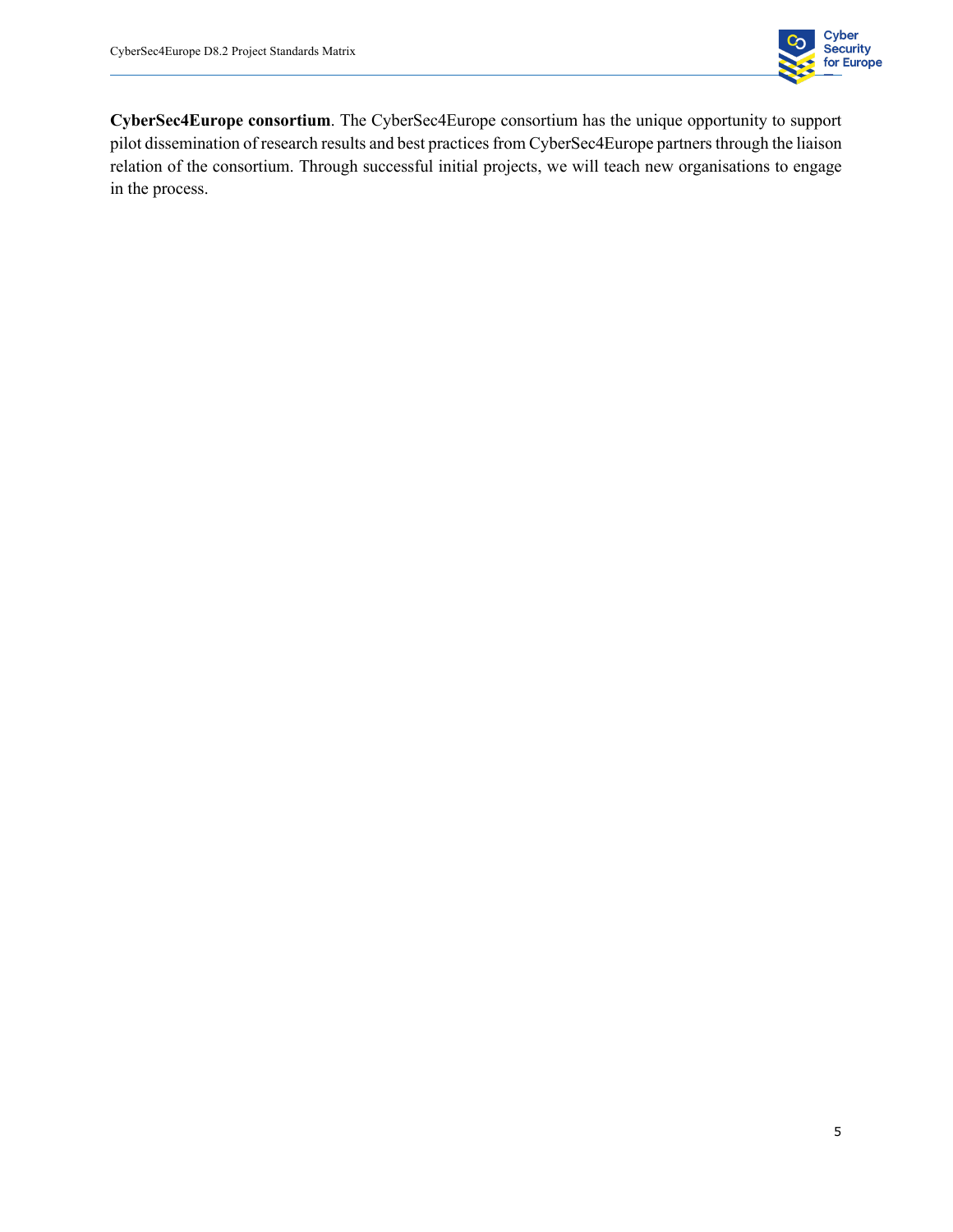

# **3 Project Standards Matrix**

We present this deliverable as several matrices for layout reasons. The project standards matrix is also available as a single matrix as an Excel file. The tables are the following.

- 1. Table 1 contains the mapping of ISO/IEC and ETSI standards to project verticals. The rows contain the names of standards and references to these standards. The columns contain the project verticals. There is an "x" in the field, where the standard covers topics relevant for the particular vertical.
- 2. Table 2 contains the mapping of ongoing standard projects to project verticals. The rows contain the names of the ongoing standard projects and references to these standard projects (when available). The columns contain the project verticals. There is an "x" in the field, where the standard project covers topics relevant for the particular vertical.
- 3. Table 3 contains the mapping of ISO/IEC and ETSI standards to research challenges of the project. The rows contain the names of standards and references to these standards. The columns contain the research challenges. There is an "x" in the field, where the standard covers topics relevant for the particular research challenge.
- 4. Table 4 contains the mapping of ongoing standard projects research challenges of the project. The rows contain the names of the ongoing standard projects and references to these standard projects. The columns contain the research challenges. There is an "x" in the field, where the standard project covers topics relevant for the particular research challenge.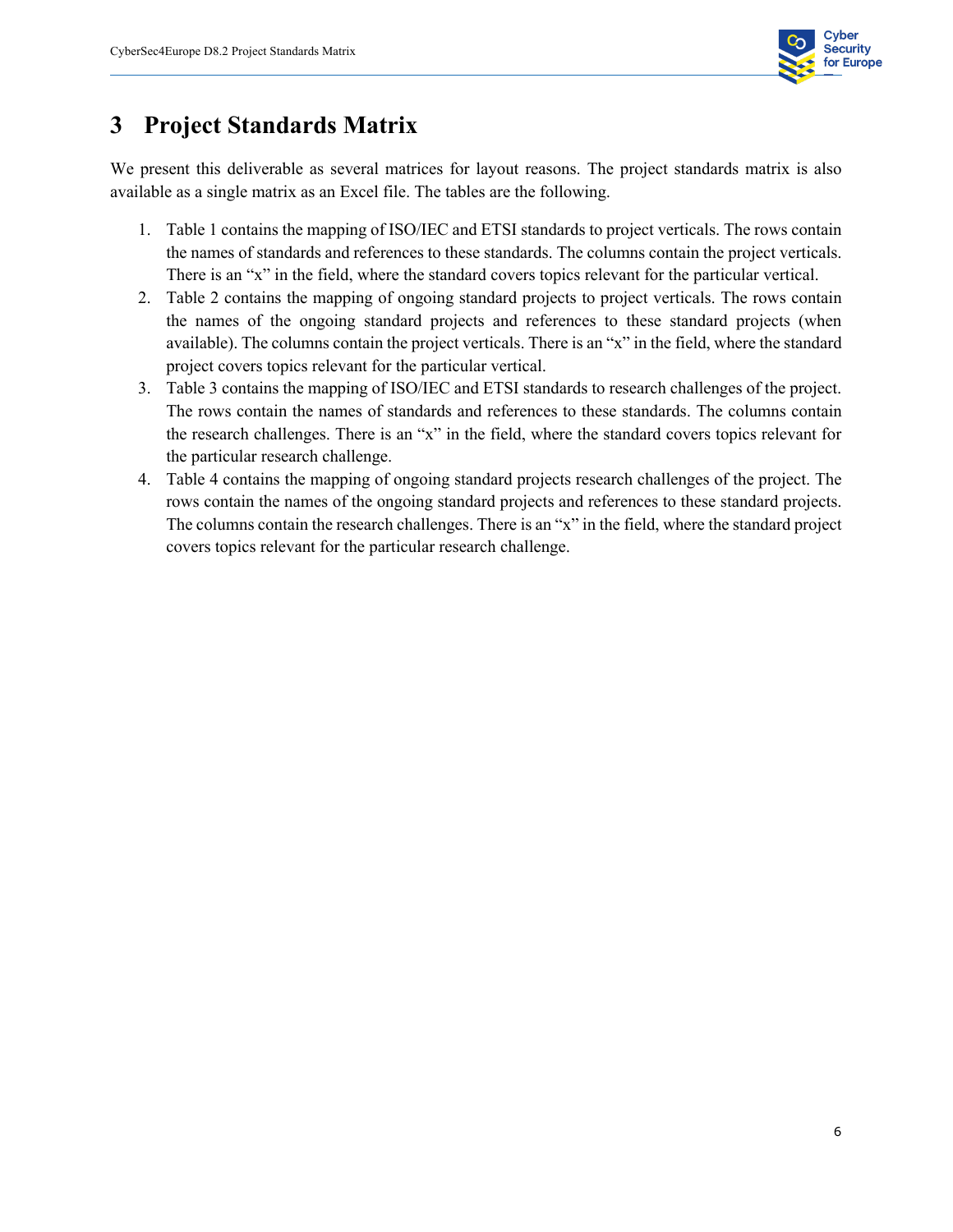

# **3.1 Standards Mapped to Project Verticals**

| <b>Standard Number and</b><br><b>Name</b> | Open<br><b>Banking</b> | <b>Supply</b><br>Chain<br><b>Security</b><br><b>Assurance</b> | Privacy-<br><b>Preserving</b><br><b>Identity</b><br><b>Management</b> | <b>Incident</b><br>reporting | <b>Maritime</b><br><b>Transport</b> | <b>Medical</b><br><b>Data</b><br><b>Exchange</b> | <b>Smart</b><br><b>Cities</b> |
|-------------------------------------------|------------------------|---------------------------------------------------------------|-----------------------------------------------------------------------|------------------------------|-------------------------------------|--------------------------------------------------|-------------------------------|
| <b>ISO/IEC 15443</b>                      |                        |                                                               |                                                                       |                              |                                     |                                                  |                               |
| Security assurance                        |                        |                                                               |                                                                       |                              |                                     |                                                  |                               |
| framework Parts 1 and                     |                        | $\mathbf X$                                                   |                                                                       |                              |                                     |                                                  |                               |
| 2 [5], [6]                                |                        |                                                               |                                                                       |                              |                                     |                                                  |                               |
| ISO/IEC 15816                             |                        |                                                               |                                                                       |                              |                                     |                                                  |                               |
| Security information                      |                        |                                                               |                                                                       |                              |                                     |                                                  |                               |
| objects for access                        |                        |                                                               |                                                                       | X                            |                                     |                                                  |                               |
| control [7]                               |                        |                                                               |                                                                       |                              |                                     |                                                  |                               |
| <b>ISO/IEC 19790</b>                      |                        |                                                               |                                                                       |                              |                                     |                                                  |                               |
| Security requirements                     |                        |                                                               |                                                                       |                              |                                     |                                                  |                               |
| for cryptographic                         | X                      | X                                                             | X                                                                     | X                            | X                                   | X                                                | X                             |
| modules [8]                               |                        |                                                               |                                                                       |                              |                                     |                                                  |                               |
| <b>ISO/IEC 20008</b>                      |                        |                                                               |                                                                       |                              |                                     |                                                  |                               |
| Anonymous digital                         |                        |                                                               |                                                                       |                              |                                     |                                                  |                               |
| signatures Part 1, 2, 3                   |                        |                                                               | X                                                                     |                              |                                     |                                                  |                               |
| [9], [10]                                 |                        |                                                               |                                                                       |                              |                                     |                                                  |                               |
| <b>ISO/IEC 20009</b>                      |                        |                                                               |                                                                       |                              |                                     |                                                  |                               |
| Anonymous Entity                          |                        |                                                               |                                                                       |                              |                                     |                                                  |                               |
| authentication Part 1,                    |                        |                                                               | X                                                                     |                              |                                     |                                                  |                               |
| $2, 4$ [11], [12], [13]                   |                        |                                                               |                                                                       |                              |                                     |                                                  |                               |
| <b>ISO/IEC 20889</b>                      |                        |                                                               |                                                                       |                              |                                     |                                                  |                               |
| Privacy enhancing data                    |                        |                                                               |                                                                       |                              |                                     |                                                  |                               |
| de-identification                         |                        |                                                               |                                                                       |                              |                                     |                                                  |                               |
| terminology and                           | X                      |                                                               | X                                                                     | X                            | X                                   | X                                                | X                             |
| classification of                         |                        |                                                               |                                                                       |                              |                                     |                                                  |                               |
| techniques [14]                           |                        |                                                               |                                                                       |                              |                                     |                                                  |                               |
| <b>ISO/IEC 24760 A</b>                    |                        |                                                               |                                                                       |                              |                                     |                                                  |                               |
| framework for identity                    | $\mathbf X$            | X                                                             | X                                                                     | X                            | X                                   | X                                                | X                             |
| management Parts 1,                       |                        |                                                               |                                                                       |                              |                                     |                                                  |                               |
| $2, 3$ [15], [16], [17]                   |                        |                                                               |                                                                       |                              |                                     |                                                  |                               |
| <b>ISO/IEC 27032</b>                      |                        |                                                               |                                                                       |                              |                                     |                                                  |                               |
| Guidelines for                            | X                      | X                                                             | X                                                                     | X                            | X                                   | X                                                | X                             |
| cybersecurity [18]                        |                        |                                                               |                                                                       |                              |                                     |                                                  |                               |
| <b>ISO/IEC 27035</b>                      |                        |                                                               |                                                                       |                              |                                     |                                                  |                               |
| Information security                      |                        |                                                               |                                                                       | X                            |                                     |                                                  |                               |
| incident management                       |                        |                                                               |                                                                       |                              |                                     |                                                  |                               |
| Parts 1, 2 [19], [20]                     |                        |                                                               |                                                                       |                              |                                     |                                                  |                               |
| <b>ISO/IEC 27036</b>                      |                        |                                                               |                                                                       |                              |                                     |                                                  |                               |
| Information security                      |                        |                                                               |                                                                       |                              |                                     |                                                  |                               |
| for supplier                              |                        | X                                                             |                                                                       |                              |                                     |                                                  |                               |
| relationships, parts 1,                   |                        |                                                               |                                                                       |                              |                                     |                                                  |                               |
| 2, 3 [21], [22], [23]                     |                        |                                                               |                                                                       |                              |                                     |                                                  |                               |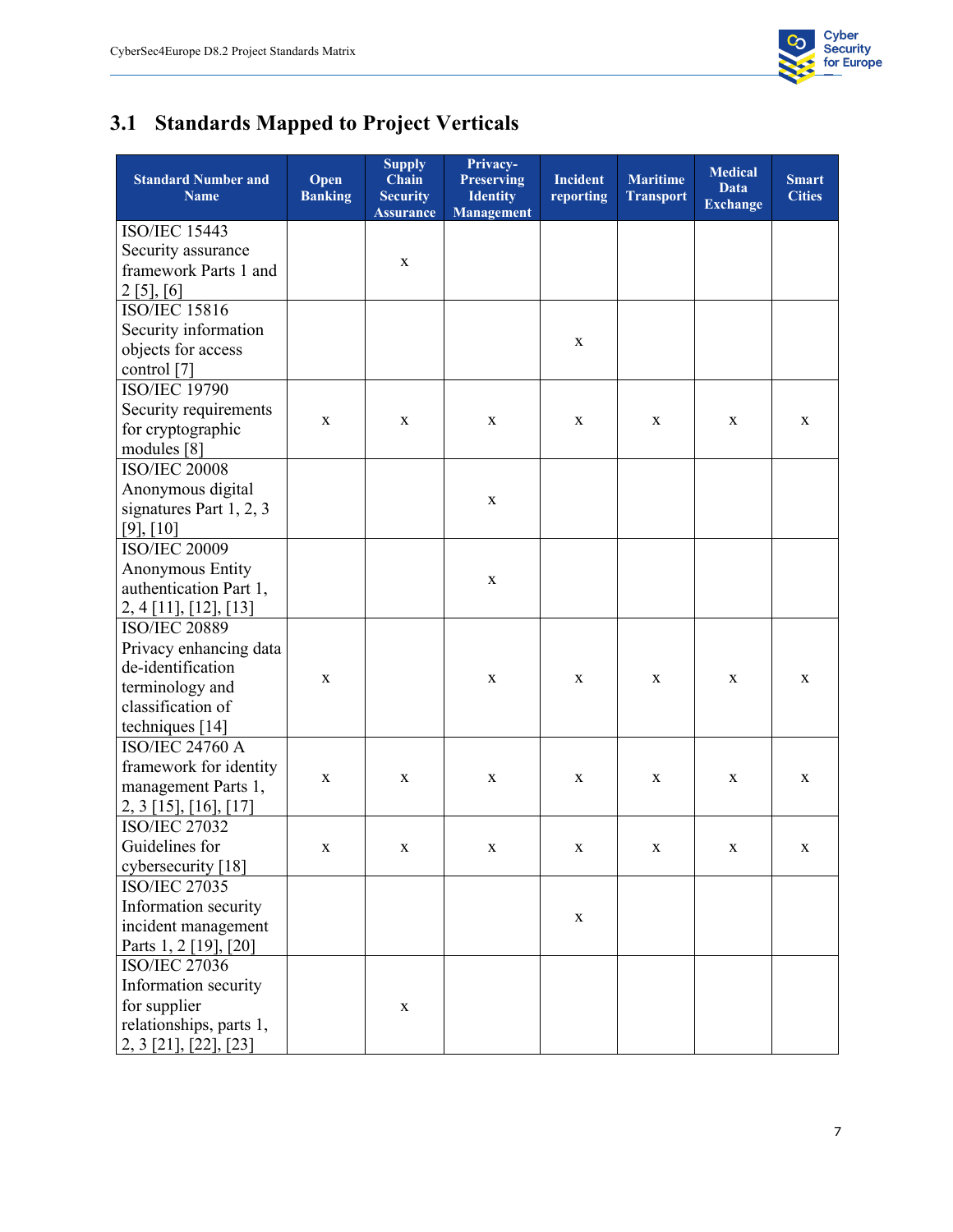

| <b>Standard Number and</b><br><b>Name</b> | Open<br><b>Banking</b> | <b>Supply</b><br>Chain<br><b>Security</b><br><b>Assurance</b> | Privacy-<br><b>Preserving</b><br><b>Identity</b><br><b>Management</b> | <b>Incident</b><br>reporting | <b>Maritime</b><br><b>Transport</b> | <b>Medical</b><br><b>Data</b><br><b>Exchange</b> | <b>Smart</b><br><b>Cities</b> |
|-------------------------------------------|------------------------|---------------------------------------------------------------|-----------------------------------------------------------------------|------------------------------|-------------------------------------|--------------------------------------------------|-------------------------------|
| ISO/IEC 27036-4                           |                        |                                                               |                                                                       |                              |                                     |                                                  |                               |
| Information security                      |                        |                                                               |                                                                       |                              |                                     |                                                  |                               |
| for supplier                              |                        |                                                               |                                                                       |                              |                                     |                                                  |                               |
| relationships - Part 4:                   |                        | X                                                             |                                                                       |                              |                                     |                                                  |                               |
| Guidelines for security                   |                        |                                                               |                                                                       |                              |                                     |                                                  |                               |
| of cloud services [24]                    |                        |                                                               |                                                                       |                              |                                     |                                                  |                               |
| <b>ISO/IEC 27037</b>                      |                        |                                                               |                                                                       |                              |                                     |                                                  |                               |
| Guidelines for                            |                        |                                                               |                                                                       |                              |                                     |                                                  |                               |
| identification,                           |                        |                                                               |                                                                       |                              |                                     |                                                  |                               |
| collection, acquisition                   |                        |                                                               |                                                                       | X                            |                                     |                                                  |                               |
| and preservation of                       |                        |                                                               |                                                                       |                              |                                     |                                                  |                               |
| digital evidence [25]                     |                        |                                                               |                                                                       |                              |                                     |                                                  |                               |
| <b>ISO/IEC 27042</b>                      |                        |                                                               |                                                                       |                              |                                     |                                                  |                               |
| Guidelines for the                        |                        |                                                               |                                                                       |                              |                                     |                                                  |                               |
| analysis and                              |                        |                                                               |                                                                       | X                            |                                     |                                                  |                               |
| interpretation of digital                 |                        |                                                               |                                                                       |                              |                                     |                                                  |                               |
| evidence [26]                             |                        |                                                               |                                                                       |                              |                                     |                                                  |                               |
| <b>ISO/IEC 27103</b>                      |                        |                                                               |                                                                       |                              |                                     |                                                  |                               |
| Cybersecurity and ISO                     |                        |                                                               |                                                                       |                              |                                     |                                                  |                               |
| and IEC Standards                         | X                      | X                                                             | X                                                                     | X                            | X                                   | X                                                | X                             |
| $[27]$                                    |                        |                                                               |                                                                       |                              |                                     |                                                  |                               |
| <b>ISO/IEC TR 27550</b>                   |                        |                                                               |                                                                       |                              |                                     |                                                  |                               |
| Privacy engineering                       |                        |                                                               |                                                                       |                              |                                     |                                                  |                               |
| for system life cycle                     | $\mathbf X$            |                                                               | X                                                                     |                              |                                     | X                                                | X                             |
| processes [28]                            |                        |                                                               |                                                                       |                              |                                     |                                                  |                               |
| <b>ISO/IEC 29100</b>                      |                        |                                                               |                                                                       |                              |                                     |                                                  |                               |
| Privacy framework                         | X                      |                                                               | X                                                                     |                              | $\mathbf x$                         | X                                                |                               |
| $[29]$                                    |                        |                                                               |                                                                       |                              |                                     |                                                  |                               |
| <b>ISO/IEC 29101</b>                      |                        |                                                               |                                                                       |                              |                                     |                                                  |                               |
| Privacy architecture                      | $\mathbf X$            |                                                               | X                                                                     |                              | X                                   | X                                                |                               |
| framework [30]                            |                        |                                                               |                                                                       |                              |                                     |                                                  |                               |
| <b>ISO/IEC 29134</b>                      |                        |                                                               |                                                                       |                              |                                     |                                                  |                               |
| Guidelines for privacy                    | $\mathbf X$            | $\mathbf X$                                                   | $\mathbf X$                                                           |                              | $\mathbf X$                         | $\mathbf X$                                      | $\mathbf X$                   |
| impact assessment [31]                    |                        |                                                               |                                                                       |                              |                                     |                                                  |                               |
| <b>ISO/IEC 29147</b>                      |                        |                                                               |                                                                       |                              |                                     |                                                  |                               |
| Vulnerability                             |                        |                                                               |                                                                       | $\mathbf X$                  |                                     |                                                  |                               |
| disclosure [32]                           |                        |                                                               |                                                                       |                              |                                     |                                                  |                               |
| ISO/IEC 29151 Code                        |                        |                                                               |                                                                       |                              |                                     |                                                  |                               |
| of practice for                           |                        |                                                               |                                                                       |                              |                                     |                                                  |                               |
| personally identifiable                   | $\mathbf X$            |                                                               | $\mathbf X$                                                           | $\mathbf X$                  |                                     | $\mathbf X$                                      | $\mathbf X$                   |
| information protection                    |                        |                                                               |                                                                       |                              |                                     |                                                  |                               |
| $[33]$                                    |                        |                                                               |                                                                       |                              |                                     |                                                  |                               |
| <b>ISO/IEC 29190</b>                      |                        |                                                               |                                                                       |                              |                                     |                                                  |                               |
| Privacy capability                        | $\mathbf X$            |                                                               | $\mathbf X$                                                           |                              | $\mathbf X$                         | $\mathbf X$                                      | $\mathbf X$                   |
| assessment model [34]                     |                        |                                                               |                                                                       |                              |                                     |                                                  |                               |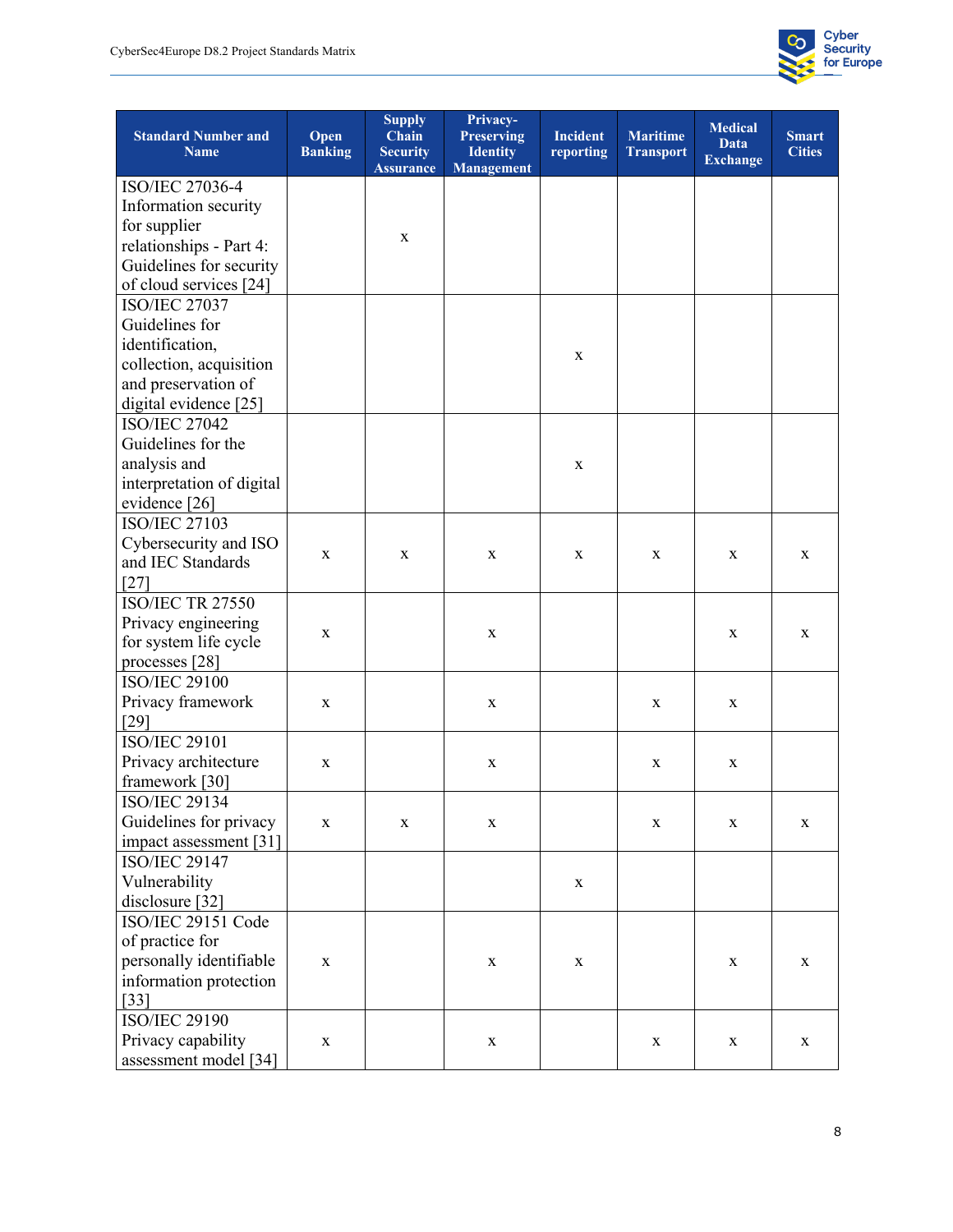

| <b>Standard Number and</b><br><b>Name</b> | Open<br><b>Banking</b> | <b>Supply</b><br><b>Chain</b><br><b>Security</b><br><b>Assurance</b> | Privacy-<br><b>Preserving</b><br><b>Identity</b><br><b>Management</b> | <b>Incident</b><br>reporting | <b>Maritime</b><br><b>Transport</b> | <b>Medical</b><br><b>Data</b><br><b>Exchange</b> | <b>Smart</b><br><b>Cities</b> |
|-------------------------------------------|------------------------|----------------------------------------------------------------------|-----------------------------------------------------------------------|------------------------------|-------------------------------------|--------------------------------------------------|-------------------------------|
| <b>ISO/IEC 30111</b>                      |                        |                                                                      |                                                                       |                              |                                     |                                                  |                               |
| Vulnerability handling                    |                        |                                                                      |                                                                       | $\mathbf X$                  |                                     |                                                  |                               |
| processes [35]                            |                        |                                                                      |                                                                       |                              |                                     |                                                  |                               |
| ETSI GS ISG ISI                           |                        |                                                                      |                                                                       |                              |                                     |                                                  |                               |
| Series (Information                       |                        |                                                                      |                                                                       |                              |                                     |                                                  |                               |
| security indicators,                      |                        |                                                                      |                                                                       | $\mathbf X$                  |                                     |                                                  |                               |
| security event                            |                        |                                                                      |                                                                       |                              |                                     |                                                  |                               |
| management) $[36]$                        |                        |                                                                      |                                                                       |                              |                                     |                                                  |                               |
| <b>ETSI TR 103 644</b>                    |                        |                                                                      |                                                                       |                              |                                     |                                                  |                               |
| Increasing smart meter                    |                        |                                                                      |                                                                       |                              |                                     |                                                  | $\mathbf{X}$                  |
| security [37]                             |                        |                                                                      |                                                                       |                              |                                     |                                                  |                               |
| <b>ETSI TR 103 331</b>                    |                        |                                                                      |                                                                       |                              |                                     |                                                  |                               |
| Structured threat                         |                        |                                                                      |                                                                       | $\mathbf X$                  |                                     |                                                  |                               |
| information sharing                       |                        |                                                                      |                                                                       |                              |                                     |                                                  |                               |
| $[38]$                                    |                        |                                                                      |                                                                       |                              |                                     |                                                  |                               |
| <b>ETSI TR 103 304</b>                    |                        |                                                                      |                                                                       |                              |                                     |                                                  |                               |
| Personally Identifiable                   |                        |                                                                      |                                                                       |                              |                                     |                                                  |                               |
| Information (PII)                         | $\mathbf{x}$           |                                                                      | $\mathbf{x}$                                                          |                              |                                     | $\mathbf{x}$                                     | $\mathbf{x}$                  |
| Protection in mobile                      |                        |                                                                      |                                                                       |                              |                                     |                                                  |                               |
| and cloud services [39]                   |                        |                                                                      |                                                                       |                              |                                     |                                                  |                               |
| <b>ETSI TR 103 306</b>                    |                        |                                                                      |                                                                       |                              |                                     |                                                  |                               |
| Global Cyber Security                     | $\mathbf{x}$           | $\mathbf X$                                                          | $\mathbf{x}$                                                          | $\mathbf X$                  | $\mathbf{x}$                        | $\mathbf X$                                      | $\mathbf{x}$                  |
| Ecosystem [40]                            |                        |                                                                      |                                                                       |                              |                                     |                                                  |                               |

Table 1: Mapping of ISO/IEC and ETSI standards to project verticals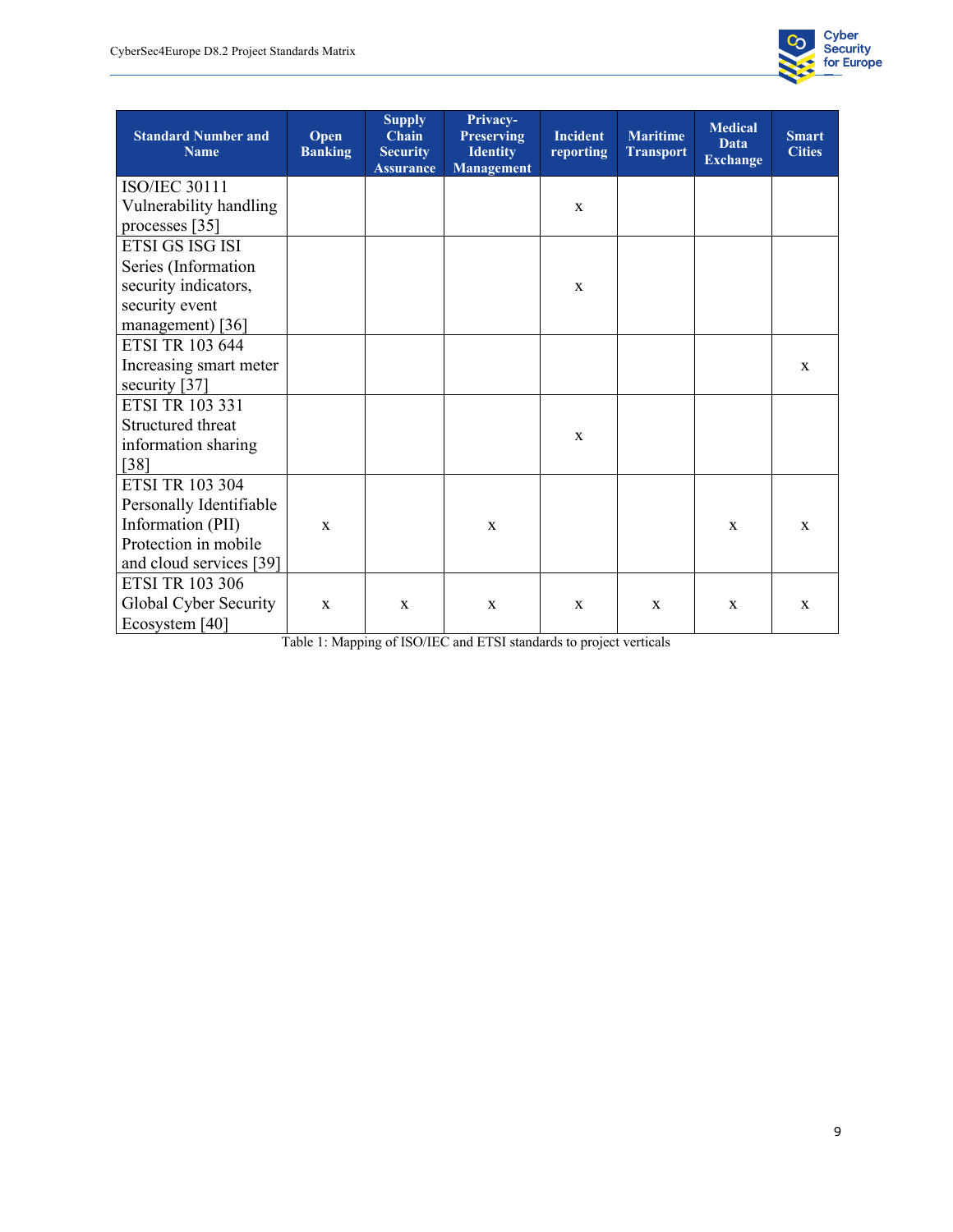

| <b>Standard Project Name</b><br>(and number if available) | Open<br><b>Banking</b> | <b>Supply</b><br>Chain<br><b>Security</b> | Privacy-<br><b>Preserving</b><br><b>Identity</b> | <b>Incident</b><br>reporting | <b>Maritime</b><br><b>Transport</b> | <b>Medical</b><br><b>Data</b><br><b>Exchange</b> | <b>Smart</b><br><b>Cities</b> |
|-----------------------------------------------------------|------------------------|-------------------------------------------|--------------------------------------------------|------------------------------|-------------------------------------|--------------------------------------------------|-------------------------------|
|                                                           |                        | <b>Assurance</b>                          | <b>Management</b>                                |                              |                                     |                                                  |                               |
| <b>ISO/IEC CD 20009-3</b>                                 |                        |                                           |                                                  |                              |                                     |                                                  |                               |
| Anonymous Entitiy                                         |                        |                                           |                                                  |                              |                                     |                                                  |                               |
| authentication - Part 3                                   |                        |                                           | X                                                |                              |                                     |                                                  |                               |
| Mechanisms based on                                       |                        |                                           |                                                  |                              |                                     |                                                  |                               |
| blind signatures [41]                                     |                        |                                           |                                                  |                              |                                     |                                                  |                               |
| <b>ISO/IEC DIS 23264-1</b>                                |                        |                                           |                                                  |                              |                                     |                                                  |                               |
| Redaction of authentic                                    |                        |                                           | X                                                |                              |                                     |                                                  |                               |
| data - Part 1: General                                    |                        |                                           |                                                  |                              |                                     |                                                  |                               |
| [42]                                                      |                        |                                           |                                                  |                              |                                     |                                                  |                               |
| ISO/IEC WD 23264-2                                        |                        |                                           |                                                  |                              |                                     |                                                  |                               |
| Redaction of authentic                                    |                        |                                           |                                                  |                              |                                     |                                                  |                               |
| data - Part 2:                                            |                        |                                           |                                                  |                              |                                     |                                                  |                               |
| Redactable signature                                      |                        |                                           | X                                                |                              |                                     |                                                  |                               |
| schemes based on                                          |                        |                                           |                                                  |                              |                                     |                                                  |                               |
| asymmetric                                                |                        |                                           |                                                  |                              |                                     |                                                  |                               |
| mechanisms [43]                                           |                        |                                           |                                                  |                              |                                     |                                                  |                               |
| <b>ISO/IEC CD 27030</b>                                   |                        |                                           |                                                  |                              |                                     |                                                  |                               |
| Guidelines for security                                   | X                      | X                                         |                                                  |                              | X                                   | X                                                | X                             |
| and privacy in Internet                                   |                        |                                           |                                                  |                              |                                     |                                                  |                               |
| of Things $(IoT)$ [44]                                    |                        |                                           |                                                  |                              |                                     |                                                  |                               |
| <b>ISO/IEC DIS 27035-3</b>                                |                        |                                           |                                                  |                              |                                     |                                                  |                               |
| Information security                                      |                        |                                           |                                                  |                              |                                     |                                                  |                               |
| incident management -                                     |                        |                                           |                                                  |                              |                                     |                                                  |                               |
| Part 3: Guidelines for                                    |                        |                                           |                                                  | $\mathbf X$                  |                                     |                                                  |                               |
| ICT incident response                                     |                        |                                           |                                                  |                              |                                     |                                                  |                               |
| operations [45]                                           |                        |                                           |                                                  |                              |                                     |                                                  |                               |
| ISO/IEC CD 27099                                          |                        |                                           |                                                  |                              |                                     |                                                  |                               |
| Public key                                                |                        |                                           |                                                  |                              |                                     |                                                  |                               |
| infrastructure -                                          |                        |                                           |                                                  |                              | X                                   |                                                  |                               |
| Practices and policy                                      |                        |                                           |                                                  |                              |                                     |                                                  |                               |
| framework [46]                                            |                        |                                           |                                                  |                              |                                     |                                                  |                               |
| ISO/IEC DIS 27551                                         |                        |                                           |                                                  |                              |                                     |                                                  |                               |
| Requirements for                                          |                        |                                           |                                                  |                              |                                     |                                                  |                               |
| attribute-based                                           |                        |                                           | X                                                |                              |                                     |                                                  |                               |
| unlinkable entity                                         |                        |                                           |                                                  |                              |                                     |                                                  |                               |
| authentication [47]                                       |                        |                                           |                                                  |                              |                                     |                                                  |                               |
| ISO/IEC CD 27555                                          |                        |                                           |                                                  |                              |                                     |                                                  |                               |
| Establishing a PII                                        |                        |                                           |                                                  |                              |                                     |                                                  |                               |
| deletion concept in                                       | $\mathbf X$            |                                           | $\mathbf X$                                      |                              |                                     | X                                                | X                             |
| organizations [48]                                        |                        |                                           |                                                  |                              |                                     |                                                  |                               |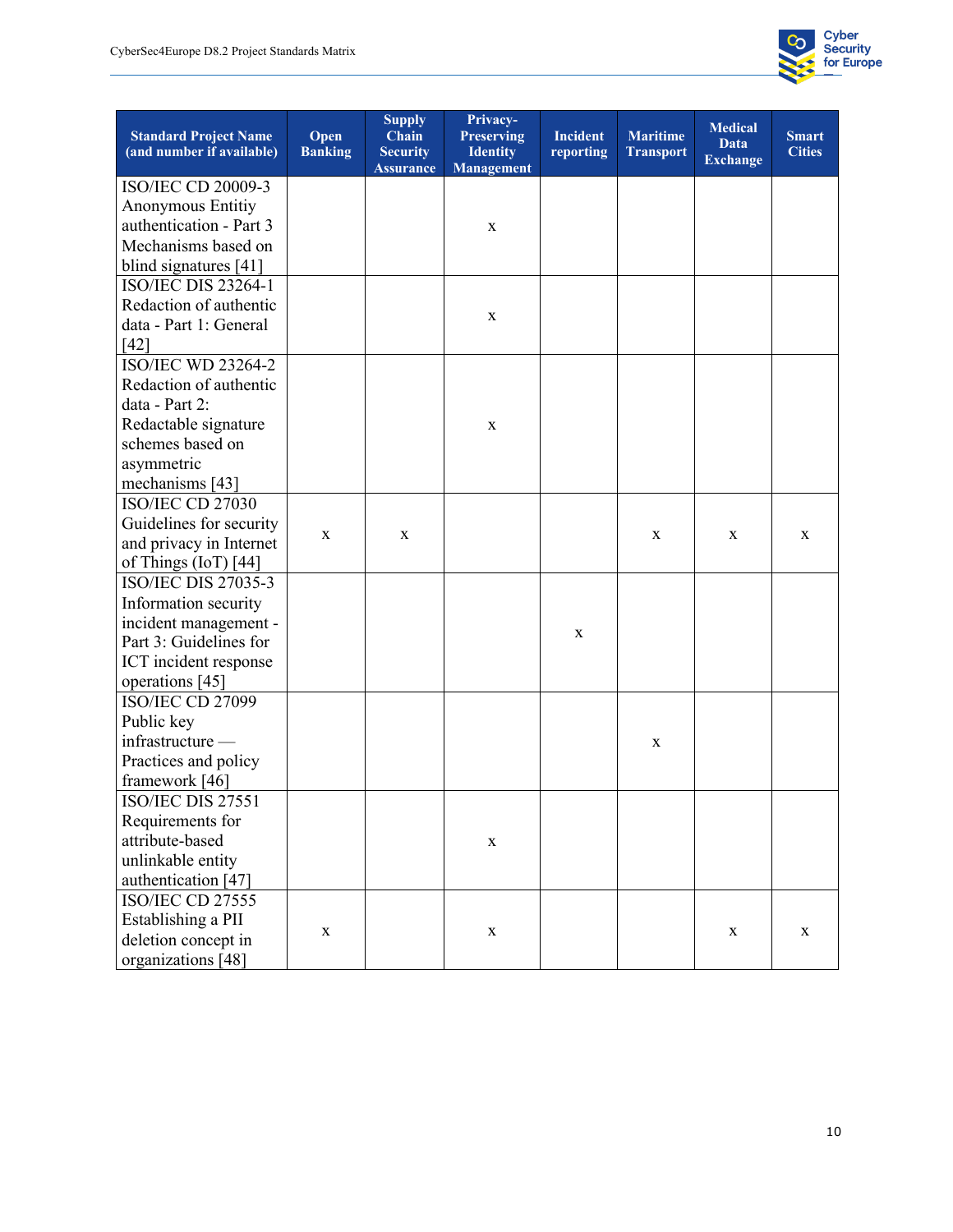

| <b>Standard Project Name</b><br>(and number if available)                                                                                                           | Open<br><b>Banking</b> | <b>Supply</b><br>Chain<br><b>Security</b><br><b>Assurance</b> | Privacy-<br><b>Preserving</b><br><b>Identity</b><br><b>Management</b> | <b>Incident</b><br>reporting | <b>Maritime</b><br><b>Transport</b> | <b>Medical</b><br><b>Data</b><br><b>Exchange</b> | <b>Smart</b><br><b>Cities</b> |
|---------------------------------------------------------------------------------------------------------------------------------------------------------------------|------------------------|---------------------------------------------------------------|-----------------------------------------------------------------------|------------------------------|-------------------------------------|--------------------------------------------------|-------------------------------|
| <b>ISO/IEC WD 27556</b><br>User-centric<br>framework for the<br>handling of personally<br>identifiable<br>information (PII)<br>based on privacy<br>preferences [49] | X                      |                                                               | X                                                                     |                              |                                     | X                                                | X                             |
| ISO/IEC PDTS 27570<br>Privacy guidelines for<br>smart cities [50]                                                                                                   |                        |                                                               |                                                                       |                              |                                     |                                                  | X                             |
| <b>ISO/IEC WD 29115</b><br>Entity authentication<br>assurance framework<br>[51]                                                                                     |                        |                                                               | $\mathbf X$                                                           |                              |                                     |                                                  |                               |
| ISO/IEC SP on Impact<br>of artificial<br>intelligence on privacy                                                                                                    | X                      |                                                               |                                                                       |                              |                                     | X                                                | X                             |
| ISO/IEC SP on<br>Additional privacy-<br>enhancing data de-<br>identification<br>standards                                                                           | X                      |                                                               |                                                                       | X                            | X                                   | X                                                | X                             |
| ISO/IEC SP on<br>privacy for fintech<br>services                                                                                                                    | X                      |                                                               |                                                                       |                              |                                     |                                                  |                               |
| <b>CEN/CENELEC</b><br>JT013025 Data<br>protection and privacy<br>by design and by<br>default                                                                        | X                      | X                                                             | X                                                                     | X                            | X                                   | X                                                | X                             |
| ETSI DTS/CYBER-<br>0013 (TS 103 485)<br>Privacy assurance and<br>verification                                                                                       |                        |                                                               | $\mathbf X$                                                           |                              |                                     |                                                  |                               |
| ETSI DTS/CYBER-<br>0014 (TS 103 486)<br><b>Identity Management</b><br>and Discovery for IoT                                                                         |                        |                                                               | $\mathbf X$                                                           |                              |                                     |                                                  |                               |

Table 2: Mapping of ongoing standard projects to project verticals.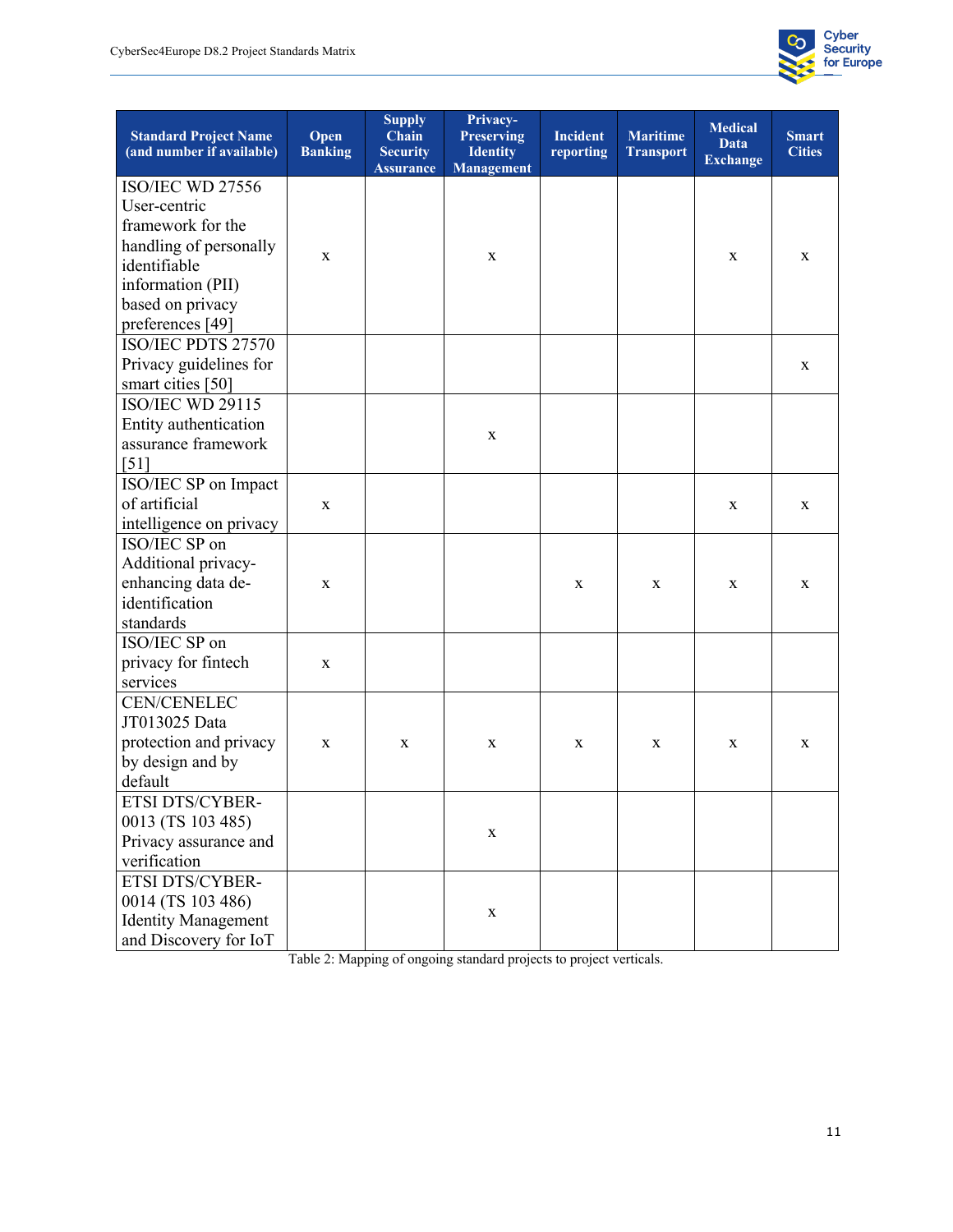

# **3.2 Standards Mapped to Research Challenges**

| <b>Standard Number and</b><br><b>Name</b> | Auth.       | ML<br>and<br>$\overline{\mathbf{A}}$ | <b>Risk</b><br>Mgmt. | <b>Data</b><br>De-<br>ident. | PII | <b>IoT</b> | <b>ISMS</b>  | <b>GDPR</b>  | <b>Access</b><br>Control/<br>Mgmt. | <b>Conformance</b><br>testing (WP7) | <b>Cloud</b><br><b>Services</b> | <b>Security</b><br>Eng.<br>(WP3) | <b>Digital</b><br>forensics | <b>PKI</b> | <b>SDL</b><br>(T3.3) |
|-------------------------------------------|-------------|--------------------------------------|----------------------|------------------------------|-----|------------|--------------|--------------|------------------------------------|-------------------------------------|---------------------------------|----------------------------------|-----------------------------|------------|----------------------|
| <b>ISO/IEC 15443</b>                      |             |                                      |                      |                              |     |            |              |              |                                    |                                     |                                 |                                  |                             |            |                      |
| Security assurance                        |             |                                      |                      |                              |     |            |              |              |                                    |                                     |                                 |                                  |                             |            |                      |
| framework Parts 1 and                     |             |                                      | $\mathbf X$          |                              |     |            |              |              |                                    |                                     |                                 |                                  |                             |            |                      |
| 2[5],[6]                                  |             |                                      |                      |                              |     |            |              |              |                                    |                                     |                                 |                                  |                             |            |                      |
| <b>ISO/IEC 15816</b>                      |             |                                      |                      |                              |     |            |              |              |                                    |                                     |                                 |                                  |                             |            |                      |
| Security information                      |             |                                      |                      |                              |     |            |              |              | $\mathbf X$                        |                                     |                                 |                                  |                             |            |                      |
| objects for access                        |             |                                      |                      |                              |     |            |              |              |                                    |                                     |                                 |                                  |                             |            |                      |
| control [7]                               |             |                                      |                      |                              |     |            |              |              |                                    |                                     |                                 |                                  |                             |            |                      |
| <b>ISO/IEC</b> 18367                      |             |                                      |                      |                              |     |            |              |              |                                    |                                     |                                 |                                  |                             |            |                      |
| Cryptographic                             |             |                                      |                      |                              |     |            |              |              |                                    |                                     |                                 |                                  |                             |            |                      |
| algorithms and                            |             |                                      |                      |                              |     |            |              |              |                                    | $\mathbf X$                         |                                 |                                  |                             |            |                      |
| security mechanisms                       |             |                                      |                      |                              |     |            |              |              |                                    |                                     |                                 |                                  |                             |            |                      |
| conformance testing                       |             |                                      |                      |                              |     |            |              |              |                                    |                                     |                                 |                                  |                             |            |                      |
| $[52]$                                    |             |                                      |                      |                              |     |            |              |              |                                    |                                     |                                 |                                  |                             |            |                      |
| <b>ISO/IEC 19086-4</b>                    |             |                                      |                      |                              |     |            |              |              |                                    |                                     |                                 |                                  |                             |            |                      |
| Service level                             |             |                                      |                      |                              |     |            |              |              |                                    |                                     |                                 |                                  |                             |            |                      |
| agreement (SLA)                           |             |                                      |                      |                              |     |            |              |              |                                    |                                     |                                 |                                  |                             |            |                      |
| framework - Part 4:                       |             |                                      |                      |                              | X   |            | $\mathbf{x}$ | $\mathbf{X}$ |                                    |                                     | $\mathbf{x}$                    |                                  |                             |            |                      |
| Components of                             |             |                                      |                      |                              |     |            |              |              |                                    |                                     |                                 |                                  |                             |            |                      |
| security and of                           |             |                                      |                      |                              |     |            |              |              |                                    |                                     |                                 |                                  |                             |            |                      |
| protection of PII [53]                    |             |                                      |                      |                              |     |            |              |              |                                    |                                     |                                 |                                  |                             |            |                      |
| <b>ISO/IEC 19790</b>                      |             |                                      |                      |                              |     |            |              |              |                                    |                                     |                                 |                                  |                             |            |                      |
| Security requirements                     | $\mathbf X$ |                                      |                      | $\mathbf x$                  |     |            |              |              |                                    | $\mathbf X$                         |                                 | $\mathbf X$                      |                             |            |                      |
| for cryptographic                         |             |                                      |                      |                              |     |            |              |              |                                    |                                     |                                 |                                  |                             |            |                      |
| modules [8]<br><b>ISO/IEC 20008</b>       |             |                                      |                      |                              |     |            |              |              |                                    |                                     |                                 |                                  |                             |            |                      |
| Anonymous digital                         |             |                                      |                      |                              |     |            |              |              |                                    |                                     |                                 |                                  |                             |            |                      |
| signatures Part 1, 2, 3                   | $\mathbf X$ |                                      |                      |                              |     |            |              |              |                                    |                                     |                                 |                                  |                             |            |                      |
| [9], [10],                                |             |                                      |                      |                              |     |            |              |              |                                    |                                     |                                 |                                  |                             |            |                      |
| <b>ISO/IEC 20009</b>                      |             |                                      |                      |                              |     |            |              |              |                                    |                                     |                                 |                                  |                             |            |                      |
| Anonymous Entitiy                         | X           |                                      |                      |                              |     |            |              |              |                                    |                                     |                                 |                                  |                             |            |                      |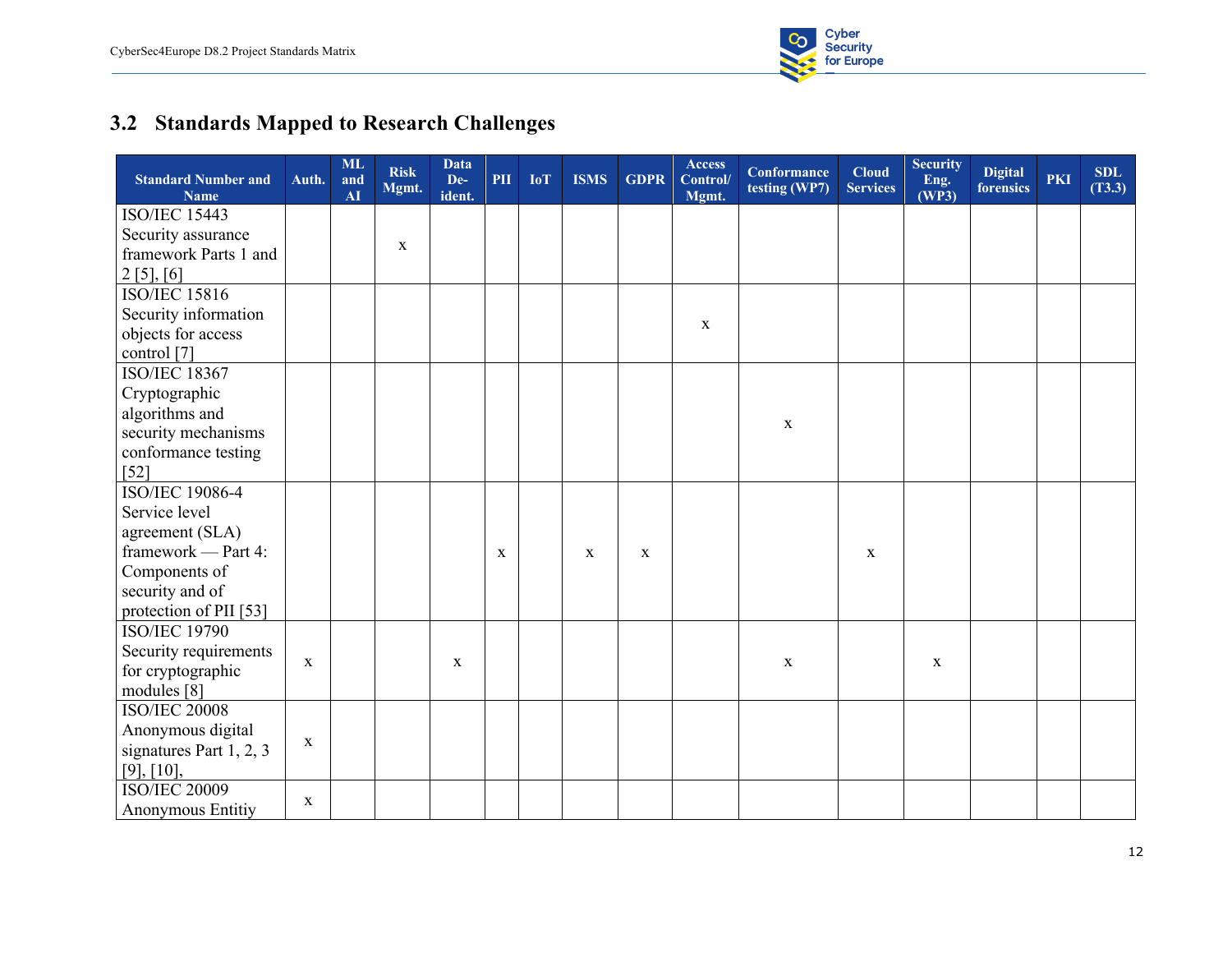

| <b>Standard Number and</b><br><b>Name</b> | Auth. | <b>ML</b><br>and<br>AI | <b>Risk</b><br>Mgmt. | <b>Data</b><br>De-<br>ident. | PII         | <b>IoT</b> | <b>ISMS</b> | <b>GDPR</b> | <b>Access</b><br>Control/<br>Mgmt. | <b>Conformance</b><br>testing (WP7) | <b>Cloud</b><br><b>Services</b> | <b>Security</b><br>Eng.<br>(WP3) | <b>Digital</b><br>forensics | <b>PKI</b> | <b>SDL</b><br>(T3.3) |
|-------------------------------------------|-------|------------------------|----------------------|------------------------------|-------------|------------|-------------|-------------|------------------------------------|-------------------------------------|---------------------------------|----------------------------------|-----------------------------|------------|----------------------|
| authentication Part 1,                    |       |                        |                      |                              |             |            |             |             |                                    |                                     |                                 |                                  |                             |            |                      |
| $2, 4$ [11], [12], [13]                   |       |                        |                      |                              |             |            |             |             |                                    |                                     |                                 |                                  |                             |            |                      |
| <b>ISO/IEC 20889</b>                      |       |                        |                      | $\mathbf x$                  | $\mathbf X$ |            |             | $\mathbf x$ |                                    |                                     |                                 |                                  |                             |            |                      |
| Privacy enhancing                         |       |                        |                      |                              |             |            |             |             |                                    |                                     |                                 |                                  |                             |            |                      |
| data de-identification                    |       |                        |                      |                              |             |            |             |             |                                    |                                     |                                 |                                  |                             |            |                      |
| terminology and                           |       |                        |                      |                              |             |            |             |             |                                    |                                     |                                 |                                  |                             |            |                      |
| classification of                         |       |                        |                      |                              |             |            |             |             |                                    |                                     |                                 |                                  |                             |            |                      |
| techniques [14]                           |       |                        |                      |                              |             |            |             |             |                                    |                                     |                                 |                                  |                             |            |                      |
| <b>ISO/IEC 21827</b>                      |       |                        |                      |                              |             |            |             |             |                                    |                                     |                                 |                                  |                             |            |                      |
| <b>Systems Security</b>                   |       |                        |                      |                              |             |            |             |             |                                    |                                     |                                 |                                  |                             |            |                      |
| $Engineering -$                           |       |                        |                      |                              |             |            |             |             |                                    |                                     |                                 |                                  |                             |            |                      |
| Capability Maturity                       |       |                        |                      |                              |             |            |             |             |                                    |                                     |                                 | $\mathbf x$                      |                             |            | $\mathbf x$          |
| Model <sup>®</sup> (SSE-                  |       |                        |                      |                              |             |            |             |             |                                    |                                     |                                 |                                  |                             |            |                      |
| CMM®) [54]                                |       |                        |                      |                              |             |            |             |             |                                    |                                     |                                 |                                  |                             |            |                      |
| ISO/IEC 24759 Test                        |       |                        |                      |                              |             |            |             |             |                                    |                                     |                                 |                                  |                             |            |                      |
| requirements for                          |       |                        |                      |                              |             |            |             |             |                                    |                                     |                                 |                                  |                             |            |                      |
| cryptographic modules                     |       |                        |                      |                              |             |            |             |             |                                    | $\mathbf X$                         |                                 |                                  |                             |            |                      |
| $[55]$                                    |       |                        |                      |                              |             |            |             |             |                                    |                                     |                                 |                                  |                             |            |                      |
| <b>ISO/IEC 24760 A</b>                    |       |                        |                      |                              |             |            |             |             |                                    |                                     |                                 |                                  |                             |            |                      |
| framework for identity                    |       |                        |                      |                              |             |            |             |             |                                    |                                     |                                 |                                  |                             |            |                      |
| management Parts 1,                       |       |                        |                      |                              |             |            |             |             | X                                  |                                     |                                 |                                  |                             |            |                      |
| $2, 3$ [15], [16], [17]                   |       |                        |                      |                              |             |            |             |             |                                    |                                     |                                 |                                  |                             |            |                      |
| <b>ISO/IEC 27001</b>                      |       |                        |                      |                              |             |            |             |             |                                    |                                     |                                 |                                  |                             |            |                      |
| Information security                      |       |                        |                      |                              |             |            | $\mathbf X$ |             |                                    |                                     |                                 |                                  |                             |            |                      |
| management [56]                           |       |                        |                      |                              |             |            |             |             |                                    |                                     |                                 |                                  |                             |            |                      |
| ISO/IEC 27002 Code                        |       |                        |                      |                              |             |            |             |             |                                    |                                     |                                 |                                  |                             |            |                      |
| of practice for                           |       |                        |                      |                              |             |            | $\mathbf X$ |             |                                    |                                     |                                 |                                  |                             |            |                      |
| information security                      |       |                        |                      |                              |             |            |             |             |                                    |                                     |                                 |                                  |                             |            |                      |
| controls [57]                             |       |                        |                      |                              |             |            |             |             |                                    |                                     |                                 |                                  |                             |            |                      |
| <b>ISO/IEC 27003</b>                      |       |                        |                      |                              |             |            |             |             |                                    |                                     |                                 |                                  |                             |            |                      |
| Information security                      |       |                        |                      |                              |             |            |             |             |                                    |                                     |                                 |                                  |                             |            |                      |
| management systems                        |       |                        |                      |                              |             |            | $\mathbf X$ |             |                                    |                                     |                                 |                                  |                             |            |                      |
| $[58]$                                    |       |                        |                      |                              |             |            |             |             |                                    |                                     |                                 |                                  |                             |            |                      |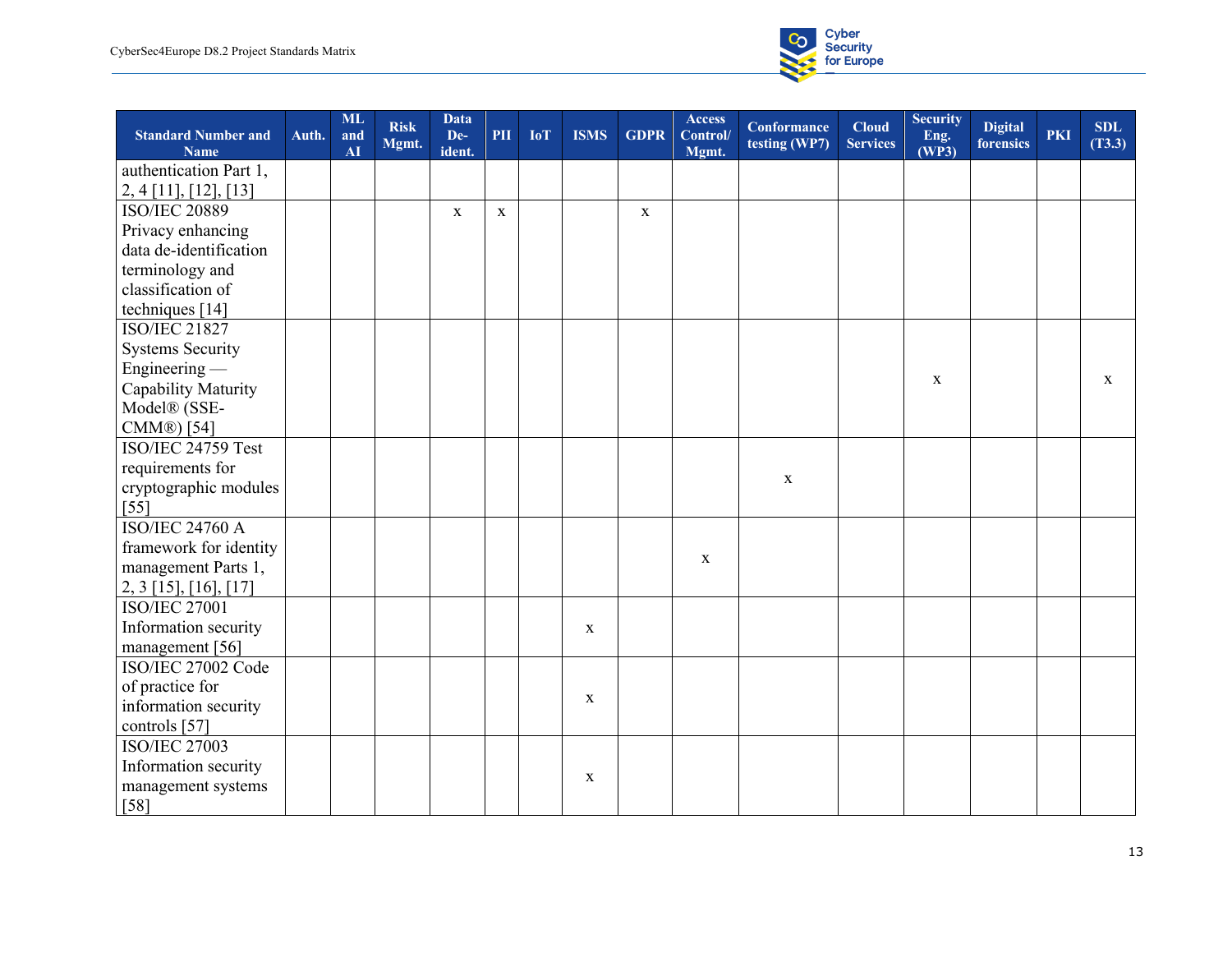

| <b>Standard Number and</b><br><b>Name</b> | Auth. | <b>ML</b><br>and<br>AI | <b>Risk</b><br>Mgmt. | <b>Data</b><br>De-<br>ident. | PII         | <b>IoT</b> | <b>ISMS</b> | <b>GDPR</b> | <b>Access</b><br>Control/<br>Mgmt. | <b>Conformance</b><br>testing (WP7) | <b>Cloud</b><br><b>Services</b> | <b>Security</b><br>Eng.<br>(WP3) | <b>Digital</b><br>forensics | <b>PKI</b> | <b>SDL</b><br>(T3.3) |
|-------------------------------------------|-------|------------------------|----------------------|------------------------------|-------------|------------|-------------|-------------|------------------------------------|-------------------------------------|---------------------------------|----------------------------------|-----------------------------|------------|----------------------|
| <b>ISO/IEC 27005</b>                      |       |                        |                      |                              |             |            |             |             |                                    |                                     |                                 |                                  |                             |            |                      |
| Information security                      |       |                        | $\mathbf X$          |                              |             |            | $\mathbf X$ |             |                                    |                                     |                                 |                                  |                             |            |                      |
| risk management [59]                      |       |                        |                      |                              |             |            |             |             |                                    |                                     |                                 |                                  |                             |            |                      |
| ISO/IEC 27018 Code                        |       |                        |                      |                              | $\mathbf X$ |            | $\mathbf X$ |             |                                    |                                     | $\mathbf X$                     |                                  |                             |            |                      |
| of practice for                           |       |                        |                      |                              |             |            |             |             |                                    |                                     |                                 |                                  |                             |            |                      |
| protection of                             |       |                        |                      |                              |             |            |             |             |                                    |                                     |                                 |                                  |                             |            |                      |
| personally identifiable                   |       |                        |                      |                              |             |            |             |             |                                    |                                     |                                 |                                  |                             |            |                      |
| information (PII) in                      |       |                        |                      |                              |             |            |             |             |                                    |                                     |                                 |                                  |                             |            |                      |
| public clouds acting as                   |       |                        |                      |                              |             |            |             |             |                                    |                                     |                                 |                                  |                             |            |                      |
| PII processors [60]                       |       |                        |                      |                              |             |            |             |             |                                    |                                     |                                 |                                  |                             |            |                      |
| <b>ISO/IEC 27032</b>                      |       |                        |                      |                              |             |            |             |             |                                    |                                     |                                 |                                  |                             |            |                      |
| Guidelines for                            |       |                        |                      |                              |             |            | $\mathbf X$ |             | $\mathbf X$                        |                                     |                                 |                                  |                             |            |                      |
| cybersecurity [18]                        |       |                        |                      |                              |             |            |             |             |                                    |                                     |                                 |                                  |                             |            |                      |
| <b>ISO/IEC 27035</b>                      |       |                        |                      |                              |             |            |             |             |                                    |                                     |                                 |                                  |                             |            |                      |
| Information security                      |       |                        |                      |                              |             |            | $\mathbf X$ |             |                                    |                                     |                                 |                                  |                             |            |                      |
| incident management                       |       |                        |                      |                              |             |            |             |             |                                    |                                     |                                 |                                  |                             |            |                      |
| Parts 1, 2 [19], [20]                     |       |                        |                      |                              |             |            |             |             |                                    |                                     |                                 |                                  |                             |            |                      |
| <b>ISO/IEC 27036</b>                      |       |                        |                      |                              |             |            |             |             |                                    |                                     |                                 |                                  |                             |            |                      |
| Information security                      |       |                        |                      |                              |             |            |             |             |                                    |                                     |                                 |                                  |                             |            |                      |
| for supplier                              |       |                        |                      |                              |             |            | X           |             |                                    |                                     |                                 |                                  |                             |            |                      |
| relationships, parts 1,                   |       |                        |                      |                              |             |            |             |             |                                    |                                     |                                 |                                  |                             |            |                      |
| 2, 3 [21], [22], [23]                     |       |                        |                      |                              |             |            |             |             |                                    |                                     |                                 |                                  |                             |            |                      |
| ISO/IEC 27036-4                           |       |                        |                      |                              |             |            |             |             |                                    |                                     |                                 |                                  |                             |            |                      |
| Information security                      |       |                        |                      |                              |             |            |             |             |                                    |                                     |                                 |                                  |                             |            |                      |
| for supplier                              |       |                        |                      |                              |             |            | X           |             |                                    |                                     | $\mathbf x$                     |                                  |                             |            |                      |
| relationships - Part 4:                   |       |                        |                      |                              |             |            |             |             |                                    |                                     |                                 |                                  |                             |            |                      |
| Guidelines for security                   |       |                        |                      |                              |             |            |             |             |                                    |                                     |                                 |                                  |                             |            |                      |
| of cloud services [24]                    |       |                        |                      |                              |             |            |             |             |                                    |                                     |                                 |                                  |                             |            |                      |
| <b>ISO/IEC 27037</b>                      |       |                        |                      |                              |             |            |             |             |                                    |                                     |                                 |                                  |                             |            |                      |
| Guidelines for                            |       |                        |                      |                              |             |            | $\mathbf X$ |             |                                    |                                     |                                 |                                  | $\mathbf X$                 |            |                      |
| identification,                           |       |                        |                      |                              |             |            |             |             |                                    |                                     |                                 |                                  |                             |            |                      |
| collection, acquisition                   |       |                        |                      |                              |             |            |             |             |                                    |                                     |                                 |                                  |                             |            |                      |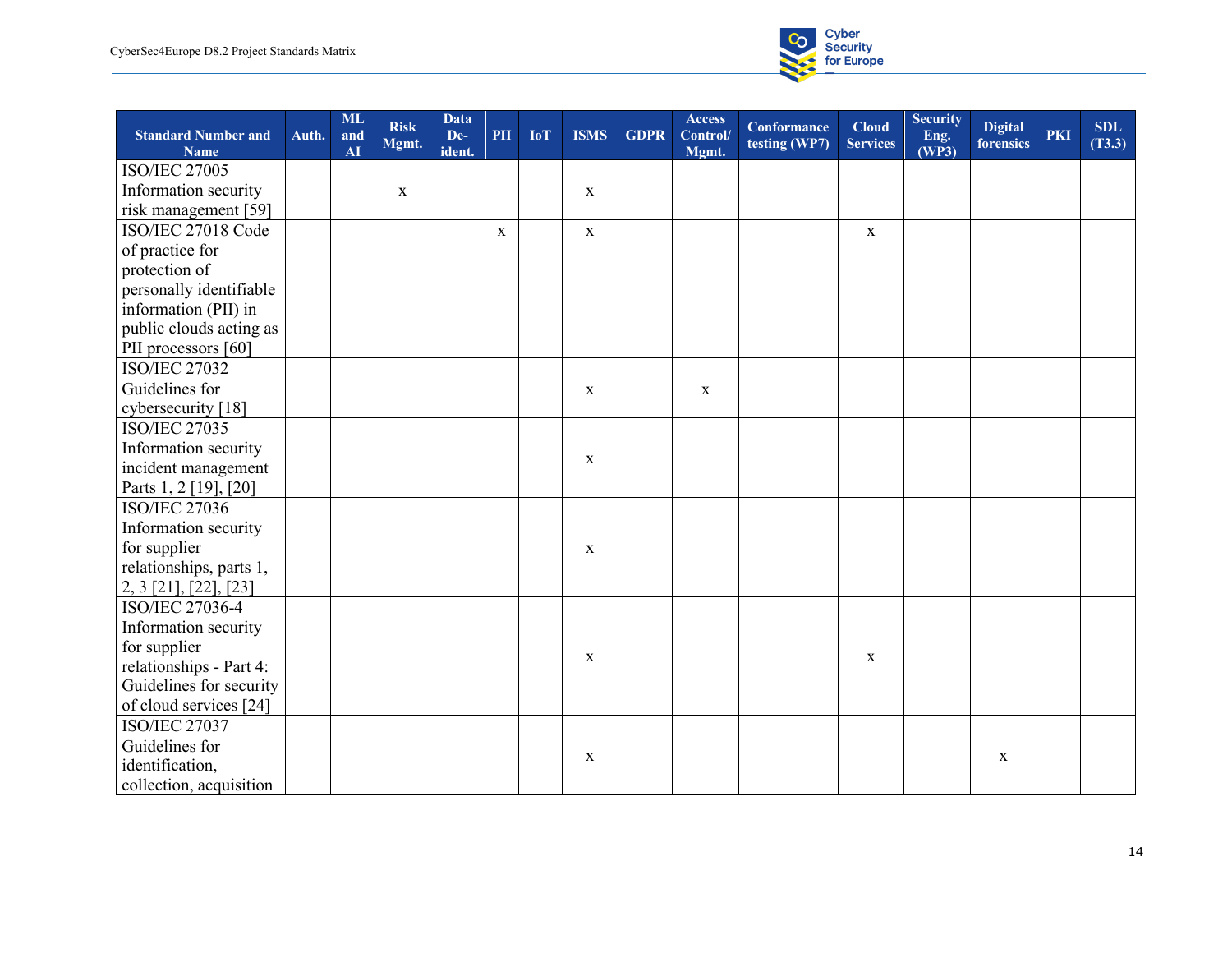

| <b>Standard Number and</b><br><b>Name</b> | Auth. | <b>ML</b><br>and<br><b>AI</b> | <b>Risk</b><br>Mgmt. | Data<br>De-<br>ident. | PII         | <b>IoT</b> | <b>ISMS</b> | <b>GDPR</b> | <b>Access</b><br>Control/<br>Mgmt. | <b>Conformance</b><br>testing (WP7) | <b>Cloud</b><br><b>Services</b> | Security<br>Eng.<br>(WP3) | <b>Digital</b><br>forensics | <b>PKI</b> | <b>SDL</b><br>(T3.3) |
|-------------------------------------------|-------|-------------------------------|----------------------|-----------------------|-------------|------------|-------------|-------------|------------------------------------|-------------------------------------|---------------------------------|---------------------------|-----------------------------|------------|----------------------|
| and preservation of                       |       |                               |                      |                       |             |            |             |             |                                    |                                     |                                 |                           |                             |            |                      |
| digital evidence [25]                     |       |                               |                      |                       |             |            |             |             |                                    |                                     |                                 |                           |                             |            |                      |
| <b>ISO/IEC 27042</b>                      |       |                               |                      |                       |             |            |             |             |                                    |                                     |                                 |                           |                             |            |                      |
| Guidelines for the                        |       |                               |                      |                       |             |            |             |             |                                    |                                     |                                 |                           |                             |            |                      |
| analysis and                              |       |                               |                      |                       |             |            | X           |             |                                    |                                     |                                 |                           | $\mathbf X$                 |            |                      |
| interpretation of digital                 |       |                               |                      |                       |             |            |             |             |                                    |                                     |                                 |                           |                             |            |                      |
| evidence [26]                             |       |                               |                      |                       |             |            |             |             |                                    |                                     |                                 |                           |                             |            |                      |
| <b>ISO/IEC TR 27550</b>                   |       |                               |                      |                       |             |            |             |             |                                    |                                     |                                 |                           |                             |            |                      |
| Privacy engineering                       |       |                               |                      |                       |             |            |             |             |                                    |                                     |                                 |                           |                             |            |                      |
| for system life cycle                     |       |                               | $\mathbf X$          |                       | $\mathbf X$ |            |             | $\mathbf X$ |                                    |                                     |                                 |                           |                             |            | $\mathbf X$          |
| processes [28]                            |       |                               |                      |                       |             |            |             |             |                                    |                                     |                                 |                           |                             |            |                      |
| <b>ISO/IEC 27701</b>                      |       |                               |                      |                       |             |            |             |             |                                    |                                     |                                 |                           |                             |            |                      |
| Extension to ISO/IEC                      |       |                               |                      |                       |             |            |             |             |                                    |                                     |                                 |                           |                             |            |                      |
| 27001 and ISO/IEC                         |       |                               |                      |                       | $\mathbf X$ |            | $\mathbf x$ | $\mathbf X$ |                                    |                                     |                                 |                           |                             |            |                      |
| 27002 for privacy                         |       |                               |                      |                       |             |            |             |             |                                    |                                     |                                 |                           |                             |            |                      |
| information                               |       |                               |                      |                       |             |            |             |             |                                    |                                     |                                 |                           |                             |            |                      |
| management [61]                           |       |                               |                      |                       |             |            |             |             |                                    |                                     |                                 |                           |                             |            |                      |
| <b>ISO/IEC 29100</b>                      |       |                               |                      |                       |             |            |             |             |                                    |                                     |                                 |                           |                             |            |                      |
| Privacy framework                         |       |                               |                      |                       | $\mathbf x$ |            |             | $\mathbf X$ |                                    |                                     |                                 |                           |                             |            |                      |
| $[29]$                                    |       |                               |                      |                       |             |            |             |             |                                    |                                     |                                 |                           |                             |            |                      |
| <b>ISO/IEC 29101</b>                      |       |                               |                      |                       |             |            |             |             |                                    |                                     |                                 |                           |                             |            |                      |
| Privacy architecture                      |       |                               |                      |                       | $\mathbf X$ |            |             | $\mathbf X$ |                                    |                                     |                                 |                           |                             |            |                      |
| framework [30]                            |       |                               |                      |                       |             |            |             |             |                                    |                                     |                                 |                           |                             |            |                      |
| <b>ISO/IEC 29134</b>                      |       |                               |                      |                       |             |            |             |             |                                    |                                     |                                 |                           |                             |            |                      |
| Guidelines for privacy                    |       |                               |                      |                       | $\mathbf x$ |            |             | $\mathbf X$ |                                    |                                     |                                 |                           |                             |            |                      |
| impact assessment                         |       |                               |                      |                       |             |            |             |             |                                    |                                     |                                 |                           |                             |            |                      |
| $[31]$                                    |       |                               |                      |                       |             |            |             |             |                                    |                                     |                                 |                           |                             |            |                      |
| <b>ISO/IEC 29146 A</b>                    |       |                               |                      |                       |             |            |             |             |                                    |                                     |                                 |                           |                             |            |                      |
| framework for access                      |       |                               |                      |                       |             |            |             |             | $\mathbf X$                        |                                     |                                 |                           |                             |            |                      |
| management [62]                           |       |                               |                      |                       |             |            |             |             |                                    |                                     |                                 |                           |                             |            |                      |
| <b>ISO/IEC 29147</b>                      |       |                               |                      |                       |             |            |             |             |                                    |                                     |                                 |                           |                             |            |                      |
| Vulnerability                             |       |                               |                      |                       |             |            |             |             |                                    |                                     |                                 |                           | $\mathbf X$                 |            |                      |
| disclosure [32]                           |       |                               |                      |                       |             |            |             |             |                                    |                                     |                                 |                           |                             |            |                      |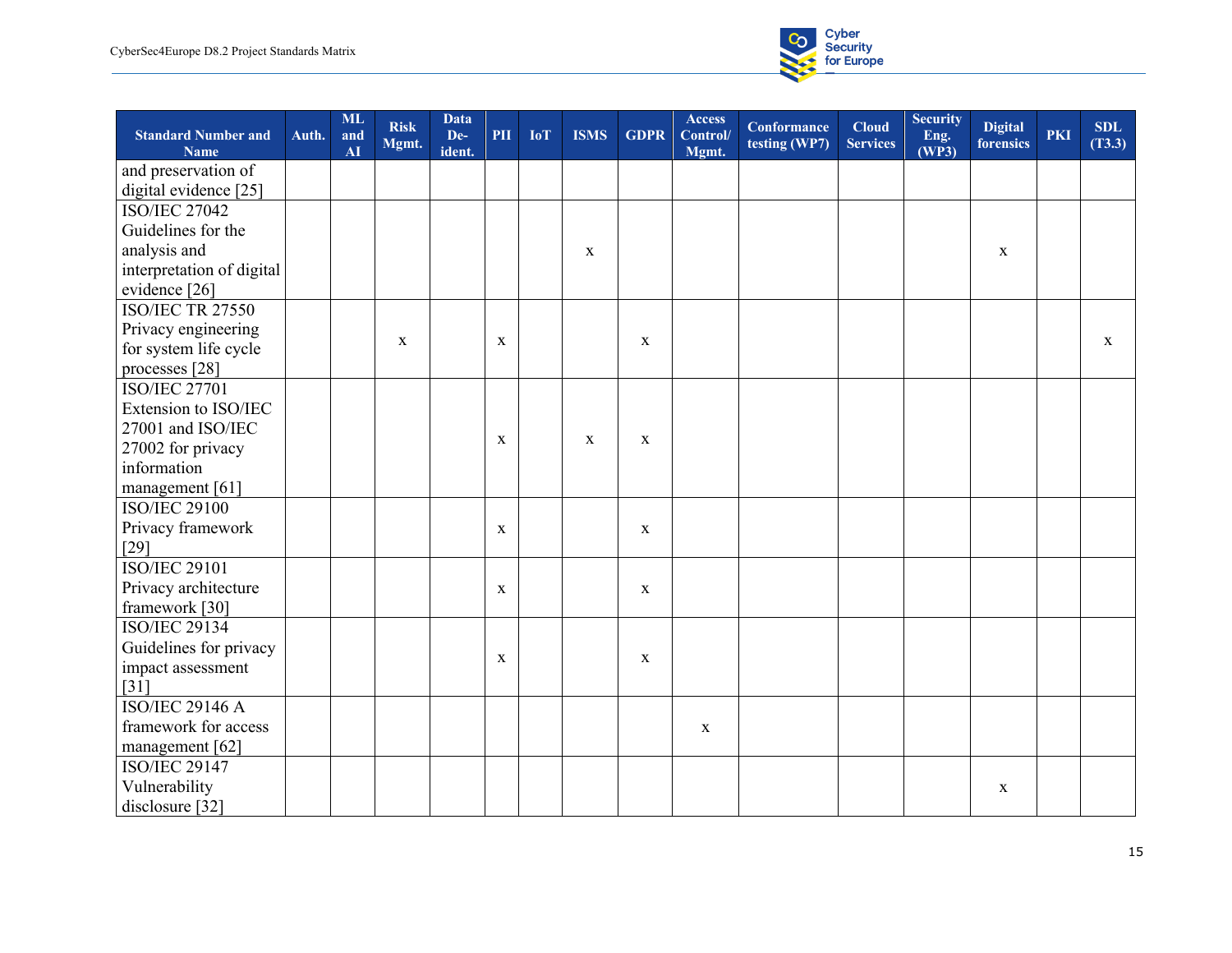

| <b>Standard Number and</b><br><b>Name</b> | Auth. | <b>ML</b><br>and<br>AI | <b>Risk</b><br>Mgmt. | Data<br>De-<br>ident. | PII         | <b>IoT</b>  | <b>ISMS</b> | <b>GDPR</b> | <b>Access</b><br>Control/<br>Mgmt. | <b>Conformance</b><br>testing (WP7) | <b>Cloud</b><br><b>Services</b> | <b>Security</b><br>Eng.<br>(WP3) | <b>Digital</b><br>forensics | <b>PKI</b> | <b>SDL</b><br>(T3.3) |
|-------------------------------------------|-------|------------------------|----------------------|-----------------------|-------------|-------------|-------------|-------------|------------------------------------|-------------------------------------|---------------------------------|----------------------------------|-----------------------------|------------|----------------------|
| ISO/IEC 29151 Code                        |       |                        |                      |                       |             |             |             |             |                                    |                                     |                                 |                                  |                             |            |                      |
| of practice for                           |       |                        |                      |                       |             |             |             |             |                                    |                                     |                                 |                                  |                             |            |                      |
| personally identifiable                   |       |                        |                      |                       | X           |             |             |             |                                    |                                     |                                 |                                  |                             |            |                      |
| information protection                    |       |                        |                      |                       |             |             |             |             |                                    |                                     |                                 |                                  |                             |            |                      |
| $[33]$                                    |       |                        |                      |                       |             |             |             |             |                                    |                                     |                                 |                                  |                             |            |                      |
| <b>ISO/IEC 29190</b>                      |       |                        |                      |                       |             |             |             |             |                                    |                                     |                                 |                                  |                             |            |                      |
| Privacy capability                        |       |                        | $\mathbf X$          |                       |             |             |             |             |                                    |                                     |                                 |                                  |                             |            |                      |
| assessment model [34]                     |       |                        |                      |                       |             |             |             |             |                                    |                                     |                                 |                                  |                             |            |                      |
| <b>ISO/IEC 30111</b>                      |       |                        |                      |                       |             |             |             |             |                                    |                                     |                                 |                                  |                             |            |                      |
| Vulnerability handling                    |       |                        |                      |                       |             |             |             |             |                                    |                                     |                                 |                                  | $\mathbf{X}$                |            |                      |
| processes [35]                            |       |                        |                      |                       |             |             |             |             |                                    |                                     |                                 |                                  |                             |            |                      |
| ETSI GS ISG ISI                           |       |                        |                      |                       |             |             |             |             |                                    |                                     |                                 |                                  |                             |            |                      |
| Series (Information                       |       |                        |                      |                       |             |             |             |             |                                    |                                     |                                 |                                  |                             |            |                      |
| security indicators,                      |       |                        |                      |                       |             |             |             |             |                                    |                                     |                                 |                                  | $\mathbf X$                 |            |                      |
| security event                            |       |                        |                      |                       |             |             |             |             |                                    |                                     |                                 |                                  |                             |            |                      |
| management) [36]                          |       |                        |                      |                       |             |             |             |             |                                    |                                     |                                 |                                  |                             |            |                      |
| <b>ETSI EN 303 645</b>                    |       |                        |                      |                       |             |             |             |             |                                    |                                     |                                 |                                  |                             |            |                      |
| Cyber Security for                        |       |                        |                      |                       |             |             |             |             |                                    |                                     |                                 |                                  |                             |            |                      |
| Consumer Internet of                      |       |                        |                      |                       |             | $\mathbf X$ |             |             |                                    |                                     |                                 |                                  |                             |            |                      |
| Things [63]                               |       |                        |                      |                       |             |             |             |             |                                    |                                     |                                 |                                  |                             |            |                      |
| <b>ETSI TR 103 304</b>                    |       |                        |                      |                       |             |             |             |             |                                    |                                     |                                 |                                  |                             |            |                      |
| Personally Identifiable                   |       |                        |                      |                       |             |             |             |             |                                    |                                     |                                 |                                  |                             |            |                      |
| Information (PII)                         |       |                        |                      |                       |             |             |             |             |                                    |                                     |                                 |                                  |                             |            |                      |
| Protection in mobile                      |       |                        |                      |                       | $\mathbf X$ |             |             | $\mathbf X$ |                                    |                                     | $\mathbf X$                     |                                  |                             |            |                      |
| and cloud services                        |       |                        |                      |                       |             |             |             |             |                                    |                                     |                                 |                                  |                             |            |                      |
| $[39]$                                    |       |                        |                      |                       |             |             |             |             |                                    |                                     |                                 |                                  |                             |            |                      |
| <b>ETSI TR 103 306</b>                    |       |                        |                      |                       |             |             |             |             |                                    |                                     |                                 |                                  |                             |            |                      |
| Global Cyber Security                     |       |                        | $\mathbf X$          |                       |             |             |             |             |                                    |                                     |                                 | X                                |                             |            |                      |
| Ecosystem [40]                            |       |                        |                      |                       |             |             |             |             |                                    |                                     |                                 |                                  |                             |            |                      |
| <b>ETSI TS 103 458</b>                    |       |                        |                      |                       |             |             |             |             |                                    |                                     |                                 |                                  |                             |            |                      |
| Application of                            |       |                        |                      |                       |             |             |             |             |                                    |                                     |                                 |                                  |                             |            |                      |
| <b>Attribute Based</b>                    |       |                        |                      |                       | X           |             |             |             | $\mathbf X$                        |                                     | $\mathbf x$                     |                                  |                             |            |                      |
| Encryption (ABE) for                      |       |                        |                      |                       |             |             |             |             |                                    |                                     |                                 |                                  |                             |            |                      |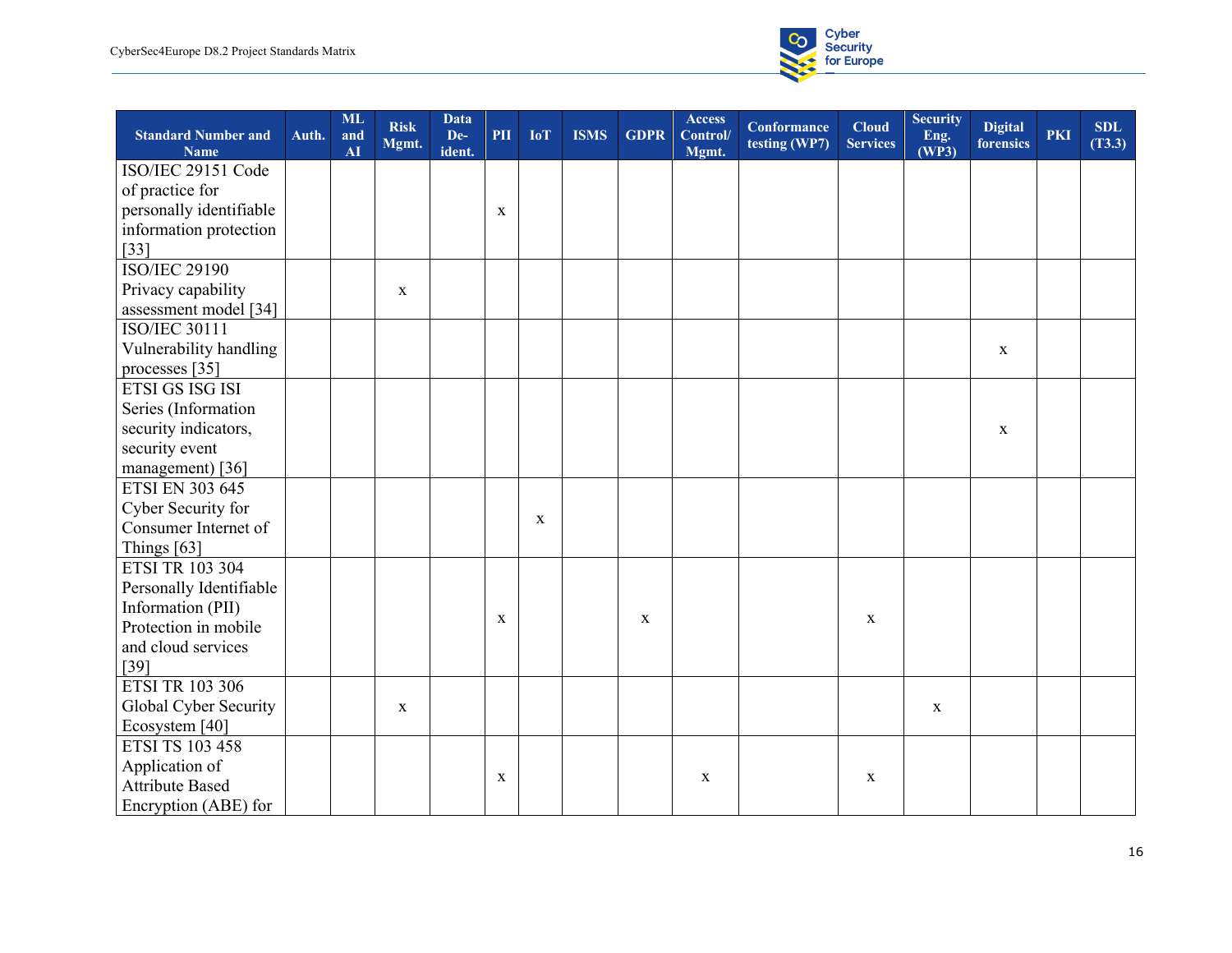

| <b>Standard Number and</b><br><b>Name</b> | Auth. | <b>ML</b><br>and<br>${\bf AI}$ | <b>Risk</b><br>Mgmt. | <b>Data</b><br>De-<br>ident. | PII | <b>IoT</b> | <b>ISMS</b> | <b>GDPR</b> | Access<br>Control/<br>Mgmt. | Conformance<br>testing (WP7) | <b>Cloud</b><br><b>Services</b> | <b>Security</b><br>Eng.<br>(WP3) | <b>Digital</b><br>forensics | <b>PKI</b> | <b>SDL</b><br>(T3.3) |
|-------------------------------------------|-------|--------------------------------|----------------------|------------------------------|-----|------------|-------------|-------------|-----------------------------|------------------------------|---------------------------------|----------------------------------|-----------------------------|------------|----------------------|
| PII and personal data                     |       |                                |                      |                              |     |            |             |             |                             |                              |                                 |                                  |                             |            |                      |
| protection on IoT                         |       |                                |                      |                              |     |            |             |             |                             |                              |                                 |                                  |                             |            |                      |
| devices, WLAN, cloud                      |       |                                |                      |                              |     |            |             |             |                             |                              |                                 |                                  |                             |            |                      |
| and mobile services -                     |       |                                |                      |                              |     |            |             |             |                             |                              |                                 |                                  |                             |            |                      |
| High level                                |       |                                |                      |                              |     |            |             |             |                             |                              |                                 |                                  |                             |            |                      |
| requirements [64]                         |       |                                |                      |                              |     |            |             |             |                             |                              |                                 |                                  |                             |            |                      |
| ETSI TS 103 532                           |       |                                |                      |                              |     |            |             |             |                             |                              |                                 |                                  |                             |            |                      |
| <b>Attribute Based</b>                    |       |                                |                      |                              |     |            |             |             |                             |                              |                                 |                                  |                             |            |                      |
| Encryption for                            |       |                                |                      |                              |     |            |             |             | X                           |                              |                                 |                                  |                             |            |                      |
| <b>Attribute Based</b>                    |       |                                |                      |                              |     |            |             |             |                             |                              |                                 |                                  |                             |            |                      |
| Access Control [65]                       |       |                                |                      |                              |     |            |             |             |                             |                              |                                 |                                  |                             |            |                      |

Table 3: Mapping of ISO/IEC and ETSI standards to research challenges of the project.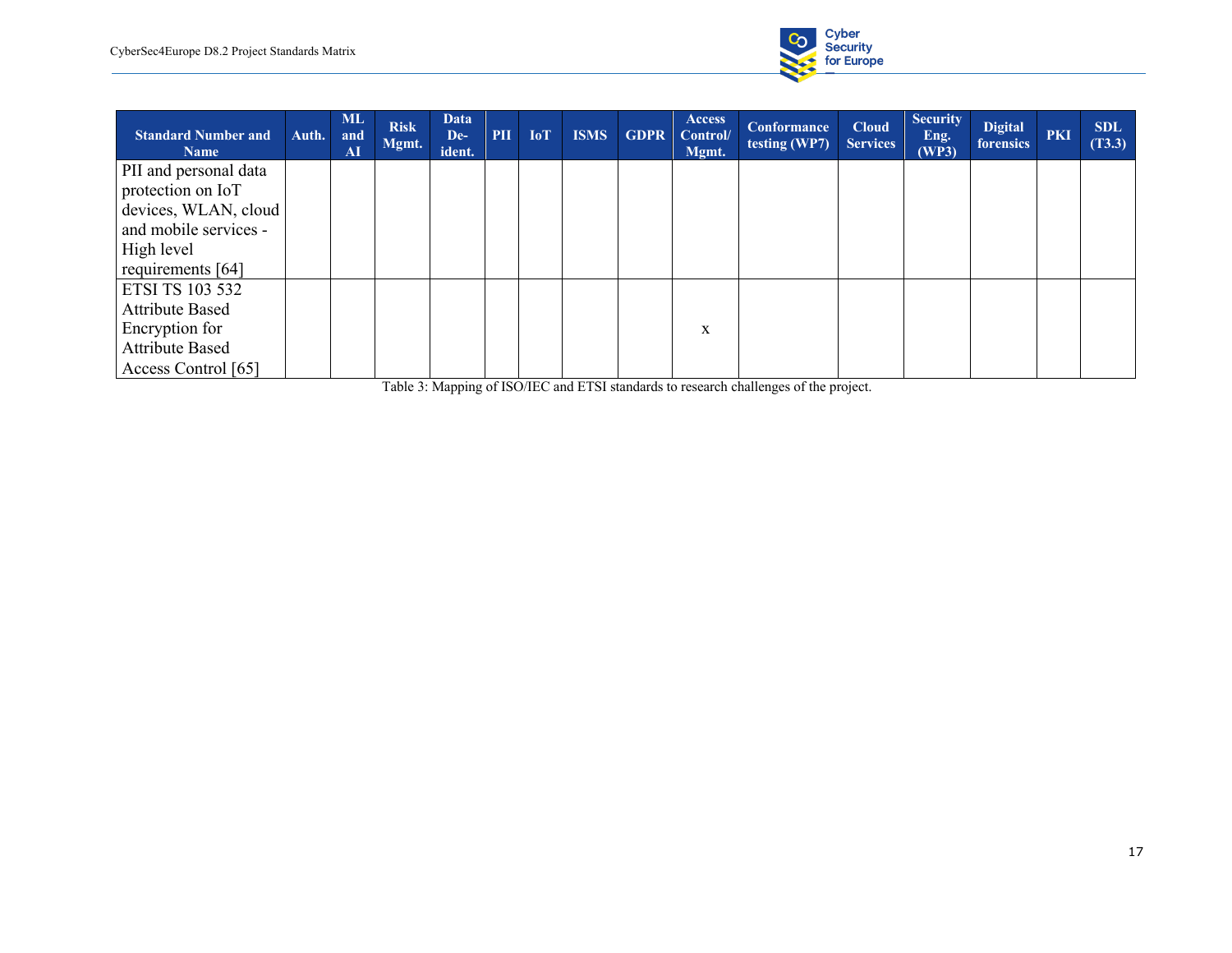

| <b>Standard Project Name</b><br>(and number if available) | Auth.        | <b>ML</b><br>and<br>AI | <b>Risk</b><br>Mgmt. | <b>Data</b><br>De-<br>ident. | PII | <b>IoT</b>  | <b>ISMS</b> | <b>GDPR</b> | <b>Access</b><br>Control/<br>Mgmt. | <b>Conformance</b><br>testing (WP7) | <b>Cloud</b><br><b>Services</b> | <b>Security</b><br>Eng.<br>(WP3) | <b>Digital</b><br>forensics | <b>PKI</b> | <b>SDL</b><br>(T3.3) |
|-----------------------------------------------------------|--------------|------------------------|----------------------|------------------------------|-----|-------------|-------------|-------------|------------------------------------|-------------------------------------|---------------------------------|----------------------------------|-----------------------------|------------|----------------------|
| <b>ISO/IEC CD 20009-3</b>                                 |              |                        |                      |                              |     |             |             |             |                                    |                                     |                                 |                                  |                             |            |                      |
| Anonymous Entitiy                                         |              |                        |                      |                              |     |             |             |             |                                    |                                     |                                 |                                  |                             |            |                      |
| authentication - Part 3                                   | $\mathbf{x}$ |                        |                      |                              |     |             |             |             |                                    |                                     |                                 |                                  |                             |            |                      |
| Mechanisms based on                                       |              |                        |                      |                              |     |             |             |             |                                    |                                     |                                 |                                  |                             |            |                      |
| blind signatures [41]                                     |              |                        |                      |                              |     |             |             |             |                                    |                                     |                                 |                                  |                             |            |                      |
| <b>ISO/IEC DIS 23264-1</b>                                |              |                        |                      |                              |     |             |             |             |                                    |                                     |                                 |                                  |                             |            |                      |
| Redaction of authentic                                    |              |                        |                      |                              |     |             |             |             |                                    |                                     |                                 |                                  |                             |            |                      |
| data - Part 1: General                                    | $\mathbf X$  |                        |                      |                              |     |             |             |             |                                    |                                     |                                 |                                  |                             |            |                      |
| [42]                                                      |              |                        |                      |                              |     |             |             |             |                                    |                                     |                                 |                                  |                             |            |                      |
| <b>ISO/IEC WD 23264-2</b>                                 |              |                        |                      |                              |     |             |             |             |                                    |                                     |                                 |                                  |                             |            |                      |
| Redaction of authentic                                    |              |                        |                      |                              |     |             |             |             |                                    |                                     |                                 |                                  |                             |            |                      |
| data - Part 2:                                            |              |                        |                      |                              |     |             |             |             |                                    |                                     |                                 |                                  |                             |            |                      |
| Redactable signature                                      | $\mathbf{X}$ |                        |                      |                              |     |             |             |             |                                    |                                     |                                 |                                  |                             |            |                      |
| schemes based on                                          |              |                        |                      |                              |     |             |             |             |                                    |                                     |                                 |                                  |                             |            |                      |
| asymmetric                                                |              |                        |                      |                              |     |             |             |             |                                    |                                     |                                 |                                  |                             |            |                      |
| mechanisms [43]                                           |              |                        |                      |                              |     |             |             |             |                                    |                                     |                                 |                                  |                             |            |                      |
| ISO/IEC CD 27030                                          |              |                        |                      |                              |     |             |             |             |                                    |                                     |                                 |                                  |                             |            |                      |
| Guidelines for security                                   |              |                        |                      |                              |     |             |             |             |                                    |                                     |                                 |                                  |                             |            |                      |
| and privacy in Internet                                   |              |                        |                      |                              |     | $\mathbf X$ |             | $\mathbf X$ |                                    |                                     |                                 | X                                |                             |            |                      |
| of Things (IoT) [44]                                      |              |                        |                      |                              |     |             |             |             |                                    |                                     |                                 |                                  |                             |            |                      |
| <b>ISO/IEC DIS 27035-3</b>                                |              |                        |                      |                              |     |             |             |             |                                    |                                     |                                 |                                  |                             |            |                      |
| Information security                                      |              |                        |                      |                              |     |             |             |             |                                    |                                     |                                 |                                  |                             |            |                      |
| incident management -                                     |              |                        |                      |                              |     |             |             |             |                                    |                                     |                                 |                                  |                             |            |                      |
| Part 3: Guidelines for                                    |              |                        |                      |                              |     |             | X           |             |                                    |                                     |                                 |                                  |                             |            |                      |
| ICT incident response                                     |              |                        |                      |                              |     |             |             |             |                                    |                                     |                                 |                                  |                             |            |                      |
| operations [45]                                           |              |                        |                      |                              |     |             |             |             |                                    |                                     |                                 |                                  |                             |            |                      |
| ISO/IEC CD 27099                                          |              |                        |                      |                              |     |             |             |             |                                    |                                     |                                 |                                  |                             |            |                      |
| Public key                                                |              |                        |                      |                              |     |             |             |             |                                    |                                     |                                 |                                  |                             |            |                      |
| infrastructure -                                          |              |                        |                      |                              |     |             | X           |             |                                    |                                     |                                 |                                  |                             | X          |                      |
| Practices and policy                                      |              |                        |                      |                              |     |             |             |             |                                    |                                     |                                 |                                  |                             |            |                      |
| framework [46]                                            |              |                        |                      |                              |     |             |             |             |                                    |                                     |                                 |                                  |                             |            |                      |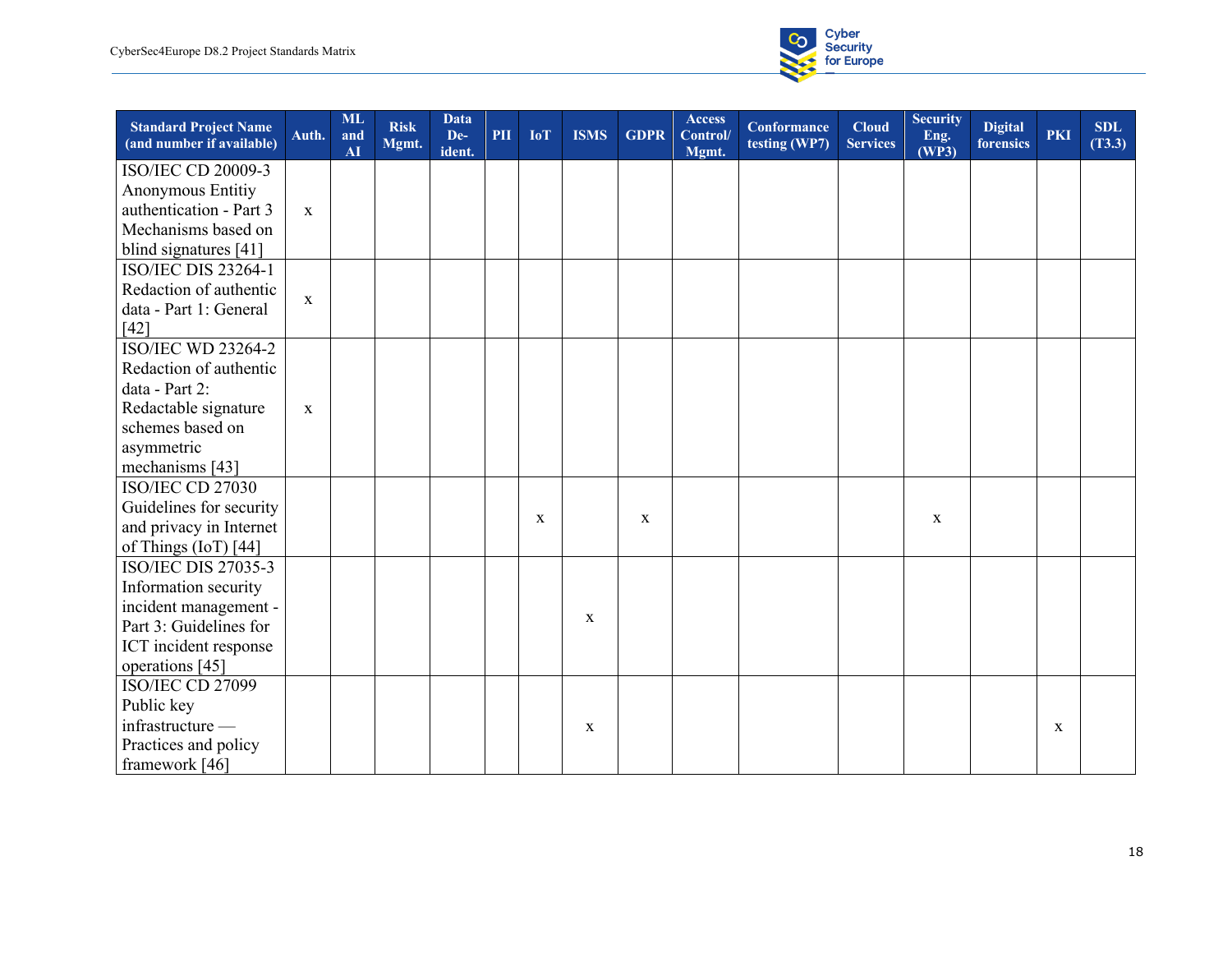

| <b>Standard Project Name</b><br>(and number if available) | Auth.       | <b>ML</b><br>and<br>AI | <b>Risk</b><br>Mgmt. | <b>Data</b><br>De-<br>ident. | PII         | <b>IoT</b> | <b>ISMS</b> | <b>GDPR</b> | <b>Access</b><br>Control/<br>Mgmt. | <b>Conformance</b><br>testing (WP7) | <b>Cloud</b><br><b>Services</b> | <b>Security</b><br>Eng.<br>(WP3) | <b>Digital</b><br>forensics | <b>PKI</b> | <b>SDL</b><br>(T3.3) |
|-----------------------------------------------------------|-------------|------------------------|----------------------|------------------------------|-------------|------------|-------------|-------------|------------------------------------|-------------------------------------|---------------------------------|----------------------------------|-----------------------------|------------|----------------------|
| <b>ISO/IEC WD TS</b>                                      |             |                        |                      |                              |             |            |             |             |                                    |                                     |                                 |                                  |                             |            |                      |
| 27100 Cybersecurity                                       |             |                        |                      |                              |             |            |             |             |                                    |                                     |                                 |                                  |                             |            |                      |
| - Overview and                                            |             |                        |                      |                              |             |            | $\mathbf X$ |             |                                    |                                     |                                 |                                  |                             |            |                      |
| concepts [66]                                             |             |                        |                      |                              |             |            |             |             |                                    |                                     |                                 |                                  |                             |            |                      |
| <b>ISO/IEC CD TS</b>                                      |             |                        |                      |                              |             |            |             |             |                                    |                                     |                                 |                                  |                             |            |                      |
| 27101 Cybersecurity                                       |             |                        |                      |                              |             |            |             |             |                                    |                                     |                                 |                                  |                             |            |                      |
| - Framework                                               |             |                        |                      |                              |             |            | $\mathbf X$ |             |                                    |                                     |                                 |                                  |                             |            |                      |
| development                                               |             |                        |                      |                              |             |            |             |             |                                    |                                     |                                 |                                  |                             |            |                      |
| guidelines [67]                                           |             |                        |                      |                              |             |            |             |             |                                    |                                     |                                 |                                  |                             |            |                      |
| ISO/IEC DIS 27551                                         |             |                        |                      |                              |             |            |             |             |                                    |                                     |                                 |                                  |                             |            |                      |
| Requirements for                                          |             |                        |                      |                              |             |            |             |             |                                    |                                     |                                 |                                  |                             |            |                      |
| attribute-based                                           | $\mathbf x$ |                        |                      |                              |             |            |             |             |                                    |                                     |                                 |                                  |                             |            |                      |
| unlinkable entity                                         |             |                        |                      |                              |             |            |             |             |                                    |                                     |                                 |                                  |                             |            |                      |
| authentication [47]                                       |             |                        |                      |                              |             |            |             |             |                                    |                                     |                                 |                                  |                             |            |                      |
| ISO/IEC CD 27555                                          |             |                        |                      |                              |             |            |             |             |                                    |                                     |                                 |                                  |                             |            |                      |
| Establishing a PII                                        |             |                        |                      |                              |             |            |             |             |                                    |                                     |                                 |                                  |                             |            |                      |
| deletion concept in                                       |             |                        |                      |                              | $\mathbf X$ |            | $\mathbf X$ | $\mathbf X$ |                                    |                                     |                                 |                                  |                             |            |                      |
| organizations [48]                                        |             |                        |                      |                              |             |            |             |             |                                    |                                     |                                 |                                  |                             |            |                      |
| <b>ISO/IEC WD 27556</b>                                   |             |                        |                      |                              |             |            |             |             |                                    |                                     |                                 |                                  |                             |            |                      |
| User-centric                                              |             |                        |                      |                              |             |            |             |             |                                    |                                     |                                 |                                  |                             |            |                      |
| framework for the                                         |             |                        |                      |                              |             |            |             |             |                                    |                                     |                                 |                                  |                             |            |                      |
| handling of personally                                    |             |                        |                      |                              |             |            |             |             |                                    |                                     |                                 |                                  |                             |            |                      |
| identifiable                                              |             |                        |                      |                              | $\mathbf X$ |            |             | X           | $\mathbf X$                        |                                     |                                 |                                  |                             |            |                      |
| information (PII)                                         |             |                        |                      |                              |             |            |             |             |                                    |                                     |                                 |                                  |                             |            |                      |
| based on privacy                                          |             |                        |                      |                              |             |            |             |             |                                    |                                     |                                 |                                  |                             |            |                      |
| preferences [49]                                          |             |                        |                      |                              |             |            |             |             |                                    |                                     |                                 |                                  |                             |            |                      |
| ISO/IEC PDTS 27570                                        |             |                        |                      |                              |             |            |             |             |                                    |                                     |                                 |                                  |                             |            |                      |
| Privacy guidelines for                                    |             | $\mathbf X$            |                      | $\mathbf X$                  | $\mathbf X$ |            |             | $\mathbf X$ | $\mathbf X$                        |                                     |                                 | X                                |                             |            |                      |
| smart cities [50]                                         |             |                        |                      |                              |             |            |             |             |                                    |                                     |                                 |                                  |                             |            |                      |
| ISO/IEC WD 29115                                          |             |                        |                      |                              |             |            |             |             |                                    |                                     |                                 |                                  |                             |            |                      |
| Entity authentication                                     |             |                        |                      |                              |             |            |             |             |                                    |                                     |                                 |                                  |                             |            |                      |
| assurance framework                                       | X           |                        |                      |                              |             |            |             |             |                                    |                                     |                                 |                                  |                             |            |                      |
| [51]                                                      |             |                        |                      |                              |             |            |             |             |                                    |                                     |                                 |                                  |                             |            |                      |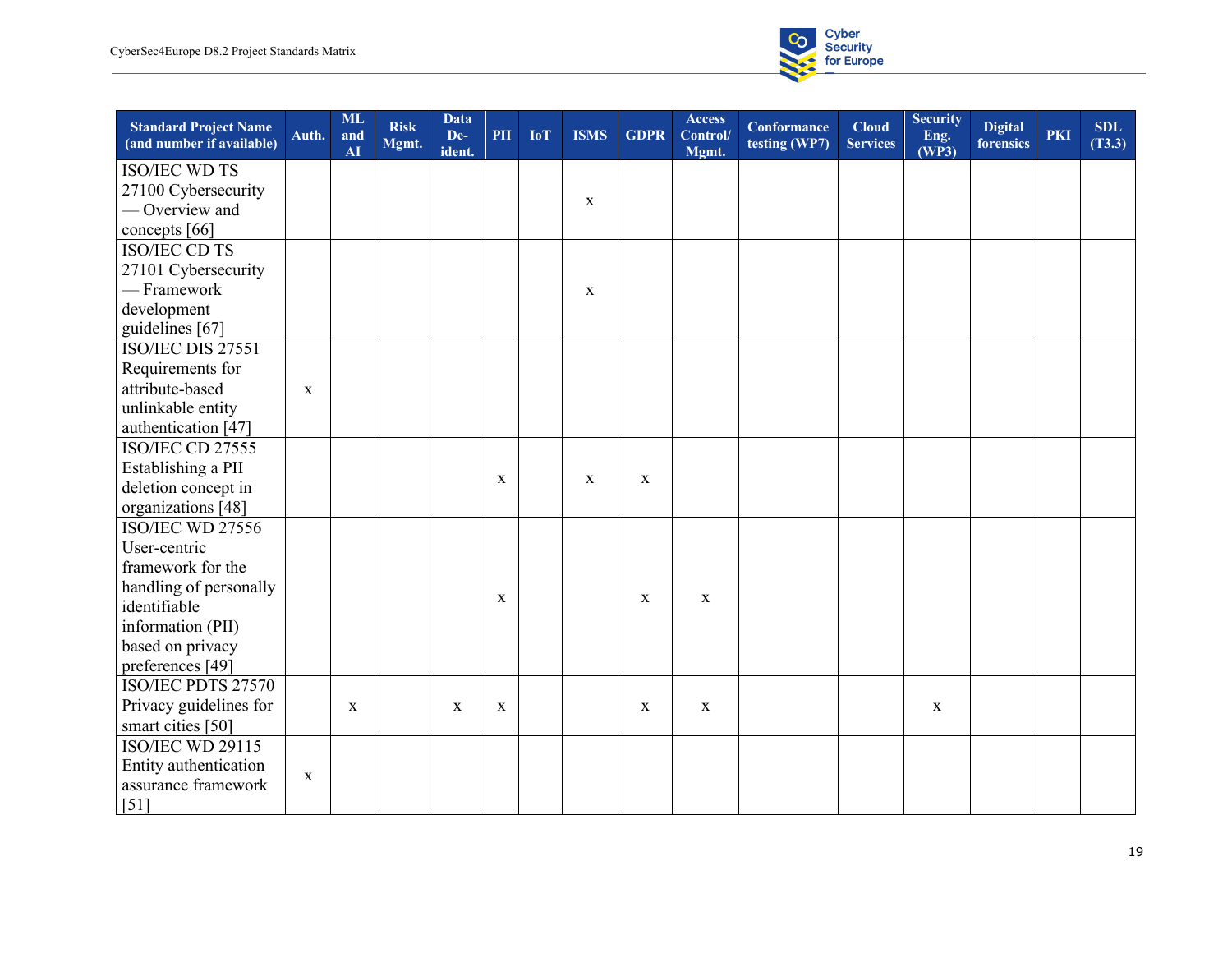

| <b>Standard Project Name</b><br>(and number if available) | Auth.       | <b>ML</b><br>and<br>AI | <b>Risk</b><br>Mgmt. | <b>Data</b><br>De-<br>ident. | PII         | <b>IoT</b>  | <b>ISMS</b> | <b>GDPR</b> | <b>Access</b><br>Control/<br>Mgmt. | <b>Conformance</b><br>testing (WP7) | <b>Cloud</b><br><b>Services</b> | <b>Security</b><br>Eng.<br>(WP3) | <b>Digital</b><br>forensics | <b>PKI</b> | <b>SDL</b><br>(T3.3) |
|-----------------------------------------------------------|-------------|------------------------|----------------------|------------------------------|-------------|-------------|-------------|-------------|------------------------------------|-------------------------------------|---------------------------------|----------------------------------|-----------------------------|------------|----------------------|
| ISO/IEC SP on Impact                                      |             |                        |                      |                              |             |             |             |             |                                    |                                     |                                 |                                  |                             |            |                      |
| of artificial                                             |             | $\mathbf X$            | $\mathbf X$          |                              | $\mathbf X$ |             | X           |             |                                    |                                     |                                 |                                  |                             |            |                      |
| intelligence on privacy                                   |             |                        |                      |                              |             |             |             |             |                                    |                                     |                                 |                                  |                             |            |                      |
| ISO/IEC SP on                                             |             |                        |                      |                              |             |             |             |             |                                    |                                     |                                 |                                  |                             |            |                      |
| Additional privacy-                                       |             |                        |                      |                              |             |             |             |             |                                    |                                     |                                 |                                  |                             |            |                      |
| enhancing data de-                                        |             |                        |                      | $\mathbf X$                  | $\mathbf X$ |             | $\mathbf X$ |             |                                    |                                     |                                 |                                  |                             |            |                      |
| identification                                            |             |                        |                      |                              |             |             |             |             |                                    |                                     |                                 |                                  |                             |            |                      |
| standards                                                 |             |                        |                      |                              |             |             |             |             |                                    |                                     |                                 |                                  |                             |            |                      |
| ISO/IEC SP on                                             |             |                        |                      |                              |             |             |             |             |                                    |                                     |                                 |                                  |                             |            |                      |
| privacy for fintech                                       | $\mathbf X$ | $\mathbf X$            |                      |                              |             |             |             |             | $\mathbf X$                        |                                     | $\mathbf X$                     |                                  |                             |            |                      |
| services                                                  |             |                        |                      |                              |             |             |             |             |                                    |                                     |                                 |                                  |                             |            |                      |
| ISO/IEC NWIP on                                           |             |                        |                      |                              |             |             |             |             |                                    |                                     |                                 |                                  |                             |            |                      |
| Organizational Privacy                                    |             |                        | $\mathbf X$          |                              |             |             | X           | X           |                                    |                                     |                                 |                                  |                             |            |                      |
| <b>Risk Management</b>                                    |             |                        |                      |                              |             |             |             |             |                                    |                                     |                                 |                                  |                             |            |                      |
| <b>CEN/CENELEC</b>                                        |             |                        |                      |                              |             |             |             |             |                                    |                                     |                                 |                                  |                             |            |                      |
| JT013025 Data                                             |             |                        |                      |                              |             |             |             |             |                                    |                                     |                                 |                                  |                             |            |                      |
| protection and privacy                                    |             |                        |                      |                              | $\mathbf X$ |             |             | $\mathbf X$ |                                    |                                     |                                 | $\mathbf{X}$                     |                             |            | $\mathbf{x}$         |
| by design and by                                          |             |                        |                      |                              |             |             |             |             |                                    |                                     |                                 |                                  |                             |            |                      |
| default                                                   |             |                        |                      |                              |             |             |             |             |                                    |                                     |                                 |                                  |                             |            |                      |
| ETSI DTS/CYBER-                                           |             |                        |                      |                              |             |             |             |             |                                    |                                     |                                 |                                  |                             |            |                      |
| 0013 (TS 103 485)                                         |             |                        |                      |                              | X           |             |             |             |                                    |                                     |                                 |                                  |                             |            |                      |
| Privacy assurance and                                     |             |                        |                      |                              |             |             |             |             |                                    |                                     |                                 |                                  |                             |            |                      |
| verification                                              |             |                        |                      |                              |             |             |             |             |                                    |                                     |                                 |                                  |                             |            |                      |
| ETSI DTS/CYBER-                                           |             |                        |                      |                              |             |             |             |             |                                    |                                     |                                 |                                  |                             |            |                      |
| 0014 (TS 103 486)                                         | $\mathbf X$ |                        |                      |                              |             | $\mathbf X$ |             |             |                                    |                                     |                                 |                                  |                             |            |                      |
| <b>Identity Management</b>                                |             |                        |                      |                              |             |             |             |             |                                    |                                     |                                 |                                  |                             |            |                      |
| and Discovery for IoT                                     |             |                        |                      |                              |             |             |             |             |                                    |                                     |                                 |                                  |                             |            |                      |
| ETSI RTS/CYBER-                                           |             |                        |                      |                              |             |             |             |             |                                    |                                     |                                 |                                  |                             |            |                      |
| 0049 (TS 103 645)                                         |             |                        |                      |                              |             | $\mathbf X$ |             |             |                                    |                                     |                                 |                                  |                             |            |                      |
| Securing Consumer                                         |             |                        |                      |                              |             |             |             |             |                                    |                                     |                                 |                                  |                             |            |                      |
| IoT [68]                                                  |             |                        |                      |                              |             |             |             |             |                                    |                                     |                                 |                                  |                             |            |                      |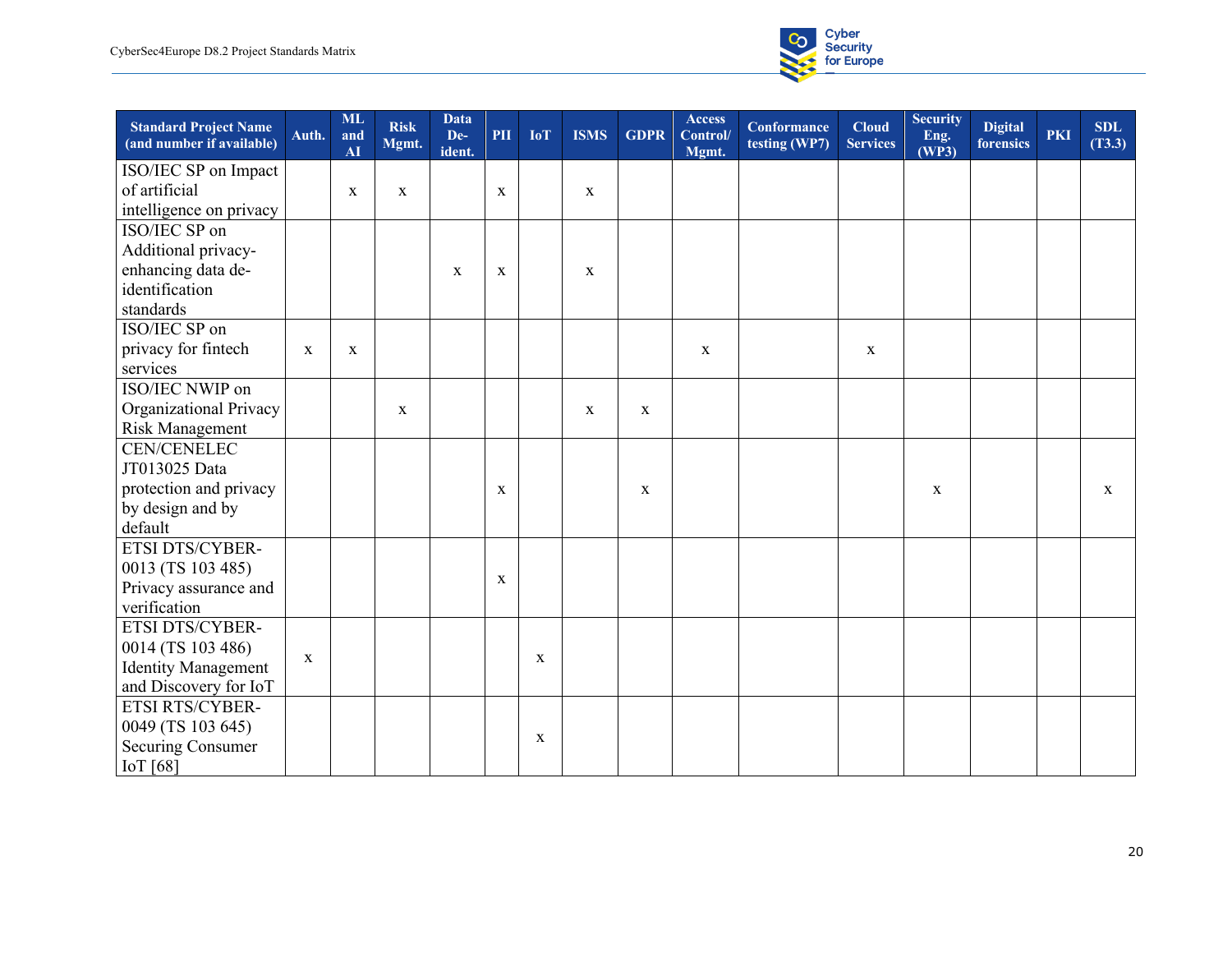

| <b>Standard Project Name</b><br>(and number if available) | Auth. | ML -<br>and<br>AI | <b>Risk</b><br>Mgmt. | <b>Data</b><br>De-<br>ident. | PII | <b>IoT</b> | <b>ISMS</b> | <b>GDPR</b> | <b>Access</b><br>Control/<br>Mgmt. | Conformance<br>testing (WP7) $\vert$ Services | <b>Cloud</b> | <b>Security</b><br>Eng.<br>(WP3) | <b>Digital</b><br><b>forensics</b> | <b>PKI</b> | <b>SDL</b><br>(T3.3) |
|-----------------------------------------------------------|-------|-------------------|----------------------|------------------------------|-----|------------|-------------|-------------|------------------------------------|-----------------------------------------------|--------------|----------------------------------|------------------------------------|------------|----------------------|
| ETSI DTS/CYBER-                                           |       |                   |                      |                              |     |            |             |             |                                    |                                               |              |                                  |                                    |            |                      |
| 0050 (TS 103 701)                                         |       |                   |                      |                              |     |            |             |             |                                    |                                               |              |                                  |                                    |            |                      |
| Cybersecurity                                             |       |                   |                      |                              |     |            |             |             |                                    |                                               |              |                                  |                                    |            |                      |
| assessment for                                            |       |                   |                      |                              |     |            |             |             |                                    |                                               |              |                                  |                                    |            |                      |
| consumer IoT products                                     |       |                   |                      |                              |     |            |             |             |                                    |                                               |              |                                  |                                    |            |                      |

Table 4: Mapping of ongoing standard projects to research challenges of the project.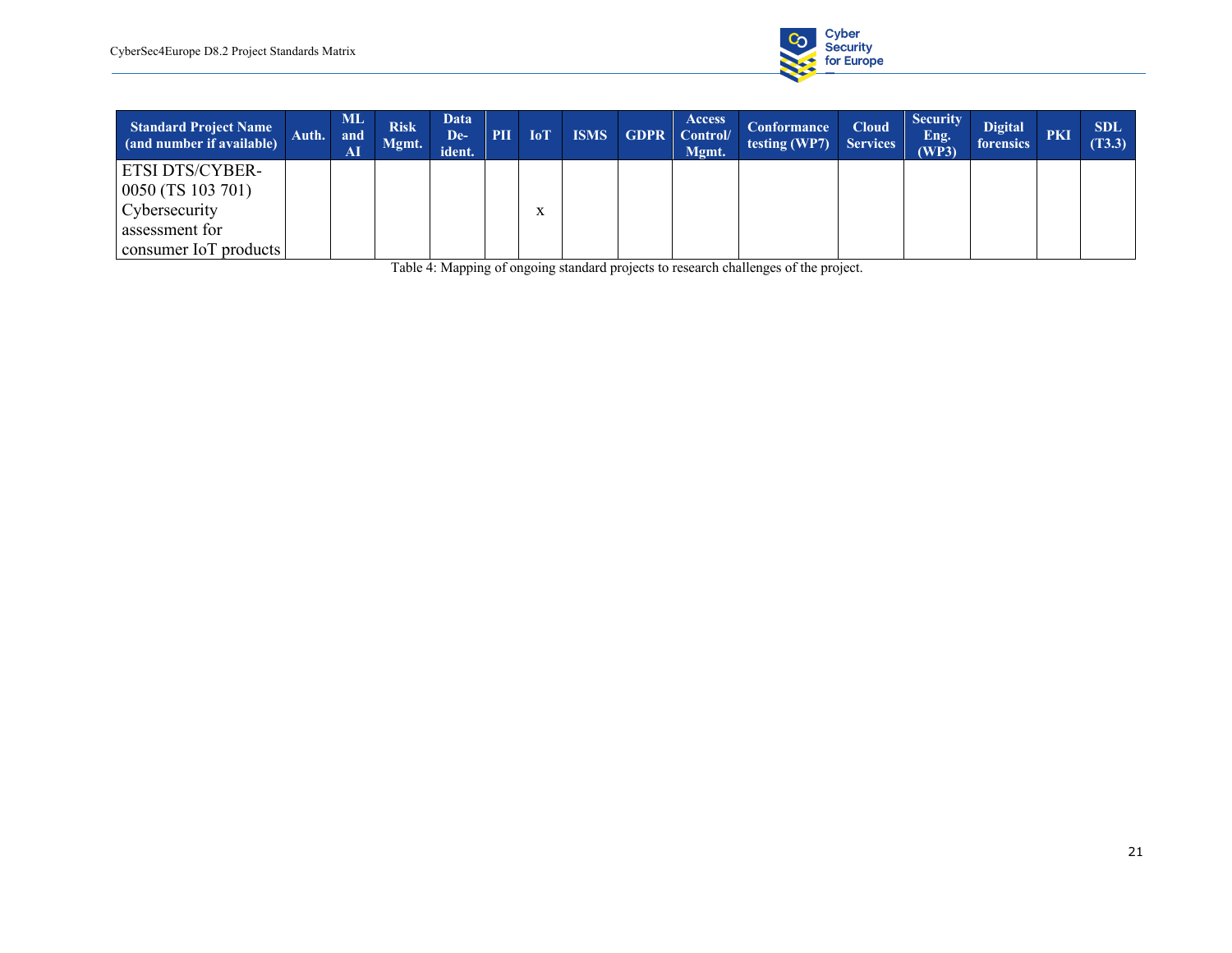

#### **4 Further Work**

This deliverable will have an updated version in Deliverable 8.5 at the end of the project. For that we will also include insights into how this deliverable has been used during the project and which of the standards projects we have been able to disseminate our results to.

For Deliverable 8.5, we will more thoroughly map out the skill sets of the consortium (and other competence centres). Using questionnaires, we will study partners' attitudes towards using standards during their work. We will also collaborate with Task 7.3 (Certification – methodologies, tools and infrastructures) and Task 3.8 (Conformity, Validation and Certification).

Contributions to existing standards will be proposed through liaisons with standardisation bodies. Standardisation activities from other competence centres will also be considered.

Research topics described in Deliverable 3.2 will also be mapped to standards. As the D3.2 was finalised at M11, Deliverable 8.2 does not yet hold this mapping.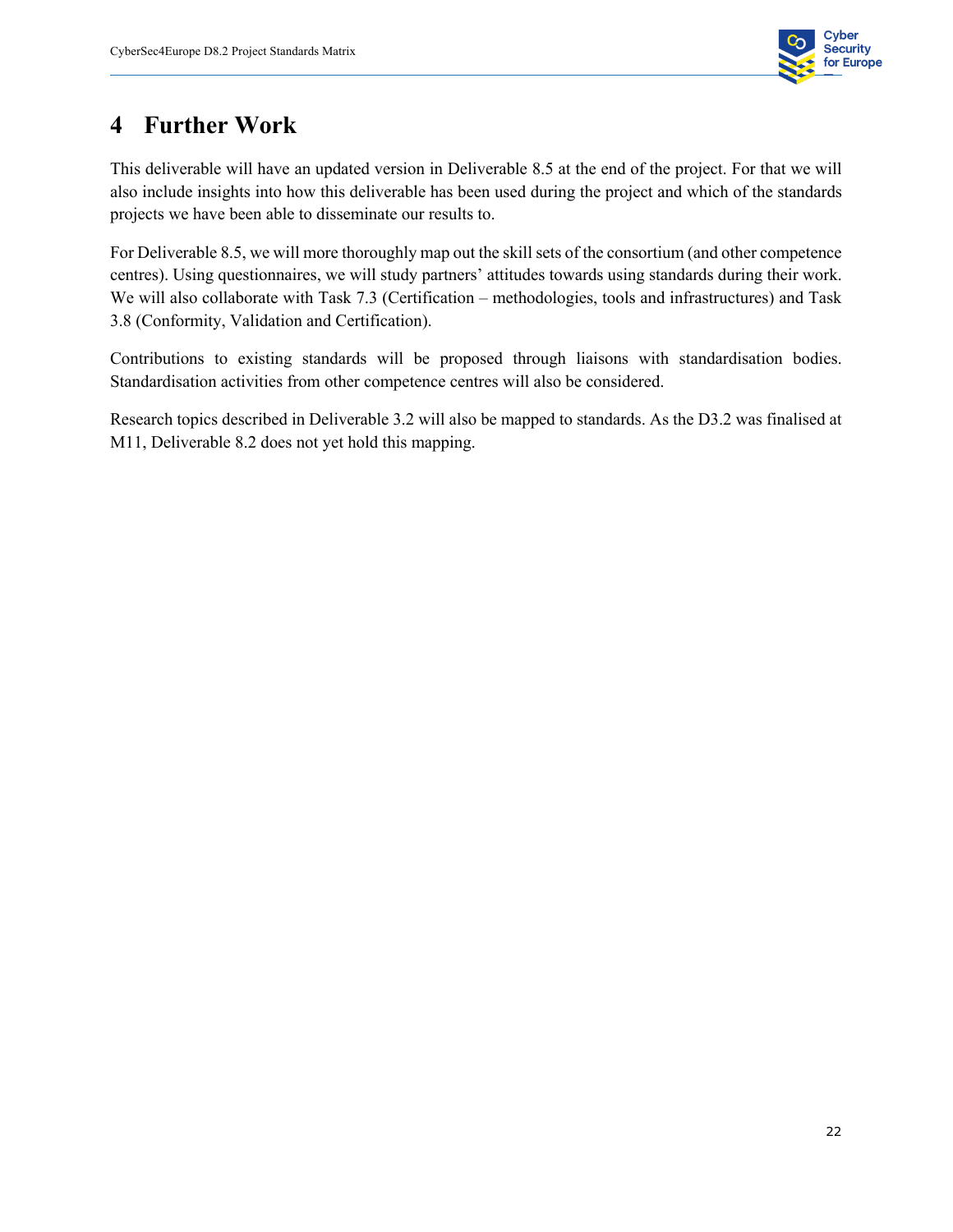

#### **5 References**

- [1] "Standards by ISO/IEC JTC 1/SC 27 Information security, cybersecurity and privacy protection," [Online]. Available: https://www.iso.org/committee/45306/x/catalogue/ and https://www.din.de/en/meta/jtc1sc27.
- [2] "CEN/CLC/JTC 13 Cybersecurity and Data Protection," [Online]. Available: https://standards.cen.eu/dyn/www/f?p=204:7:0::::FSP\_ORG\_ID:2307986&cs=1E7D8757573B597 5ED287A29293A34D6B.
- [3] "ETSI standards," [Online]. Available: https://www.etsi.org/standards#page=1&search=&title=1&etsiNumber=1&content=0&version=0& onApproval=1&published=1&historical=1&startDate=1988-01-15&endDate=2020-01- 09&harmonized=0&keyword=&TB=824,,755&stdType=&frequency=&mandate=&collection=&s ort=1.
- [4] "ETSI TR 103 370 Practical introductory guide to Technical Standards for Privacy," [Online]. Available: https://www.etsi.org/deliver/etsi\_tr/103300\_103399/103370/01.01.01\_60/tr\_103370v010101p.pdf.
- [5] "ISO/IEC 15443 Security assurance framework Part 1," [Online]. Available: https://www.iso.org/standard/59138.html.
- [6] "ISO/IEC 15443 Security assurance framework Part 2," [Online]. Available: https://www.iso.org/standard/59140.html.
- [7] "ISO/IEC 15816 Security information objects for access control," [Online]. Available: https://www.iso.org/standard/29139.html.
- [8] "ISO/IEC 19790 Security requirements for cryptographic modules," [Online]. Available: https://www.iso.org/standard/52906.html.
- [9] "ISO/IEC 20008 Anonymous digital signatures Part 1," [Online]. Available: https://www.iso.org/standard/57018.html.
- [10] "ISO/IEC 20008 Anonymous digital signatures Part 2," [Online]. Available: https://www.iso.org/standard/56916.html.
- [11] "ISO/IEC 20009 Anonymous Entity authentication Part 1," [Online]. Available: https://www.iso.org/standard/57079.html.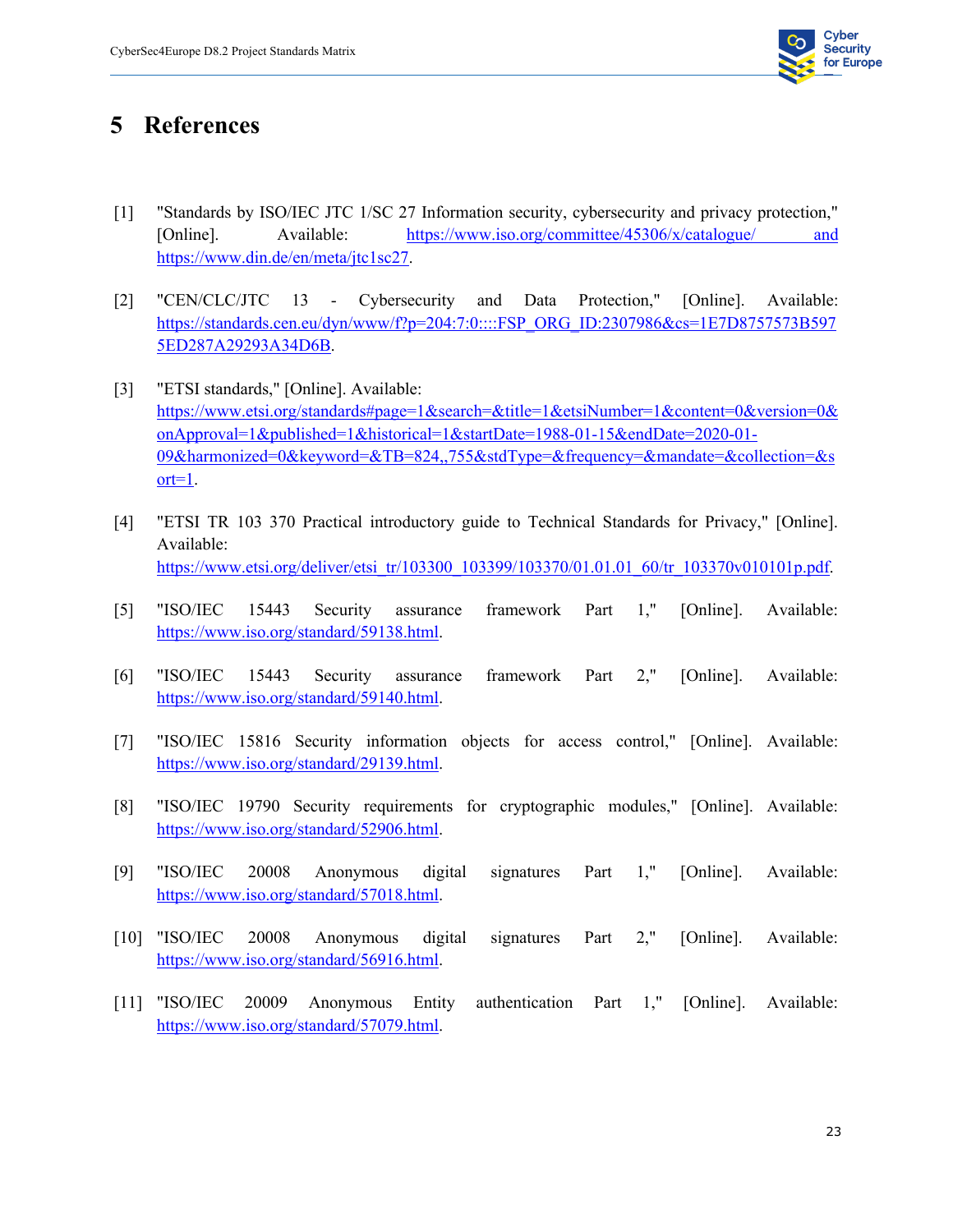

- [12] "ISO/IEC 20009 Anonymous Entity authentication Part 2," [Online]. Available: https://www.iso.org/standard/56913.html.
- [13] "ISO/IEC 20009 Anonymous Entity authentication Part 4," [Online]. Available: https://www.iso.org/standard/64288.html.
- [14] "ISO/IEC 20889 Privacy enhancing data de-identification terminology and classification of techniques," [Online]. Available: https://www.iso.org/standard/69373.html.
- [15] "ISO/IEC 24760 A framework for identity management Part 1," [Online]. Available: https://www.iso.org/standard/77582.html.
- [16] "ISO/IEC 24760 A framework for identity management Part 2," [Online]. Available: https://www.iso.org/standard/57915.html.
- [17] "ISO/IEC 24760 A framework for identity management Part 3," [Online]. Available: https://www.iso.org/standard/57916.html.
- [18] "ISO/IEC 27032 Guidelines for cybersecurity," [Online]. Available: https://www.iso.org/standard/44375.html.
- [19] "ISO/IEC 27035 Information security incident management Part 1," [Online]. Available: https://www.iso.org/standard/60803.html.
- [20] "ISO/IEC 27035 Information security incident management Part 2," [Online]. Available: https://www.iso.org/standard/62071.html.
- [21] "ISO/IEC 27036 Information security for supplier relationships, part 1," [Online]. Available: https://www.iso.org/standard/59648.html.
- [22] "ISO/IEC 27036 Information security for supplier relationships, part 2," [Online]. Available: https://www.iso.org/standard/59680.html.
- [23] "ISO/IEC 27036 Information security for supplier relationships, part 3," [Online]. Available: https://www.iso.org/standard/59688.html.
- [24] "ISO/IEC 27036-4 Information security for supplier relationships Part 4: Guidelines for security of cloud services," [Online]. Available: https://www.iso.org/standard/59689.html.
- [25] "ISO/IEC 27037 Guidelines for identification, collection, acquisition and preservation of digital evidence," [Online]. Available: https://www.iso.org/standard/44381.html.
- [26] "ISO/IEC 27042 Guidelines for the analysis and interpretation of digital evidence," [Online]. Available: https://www.iso.org/standard/44406.html.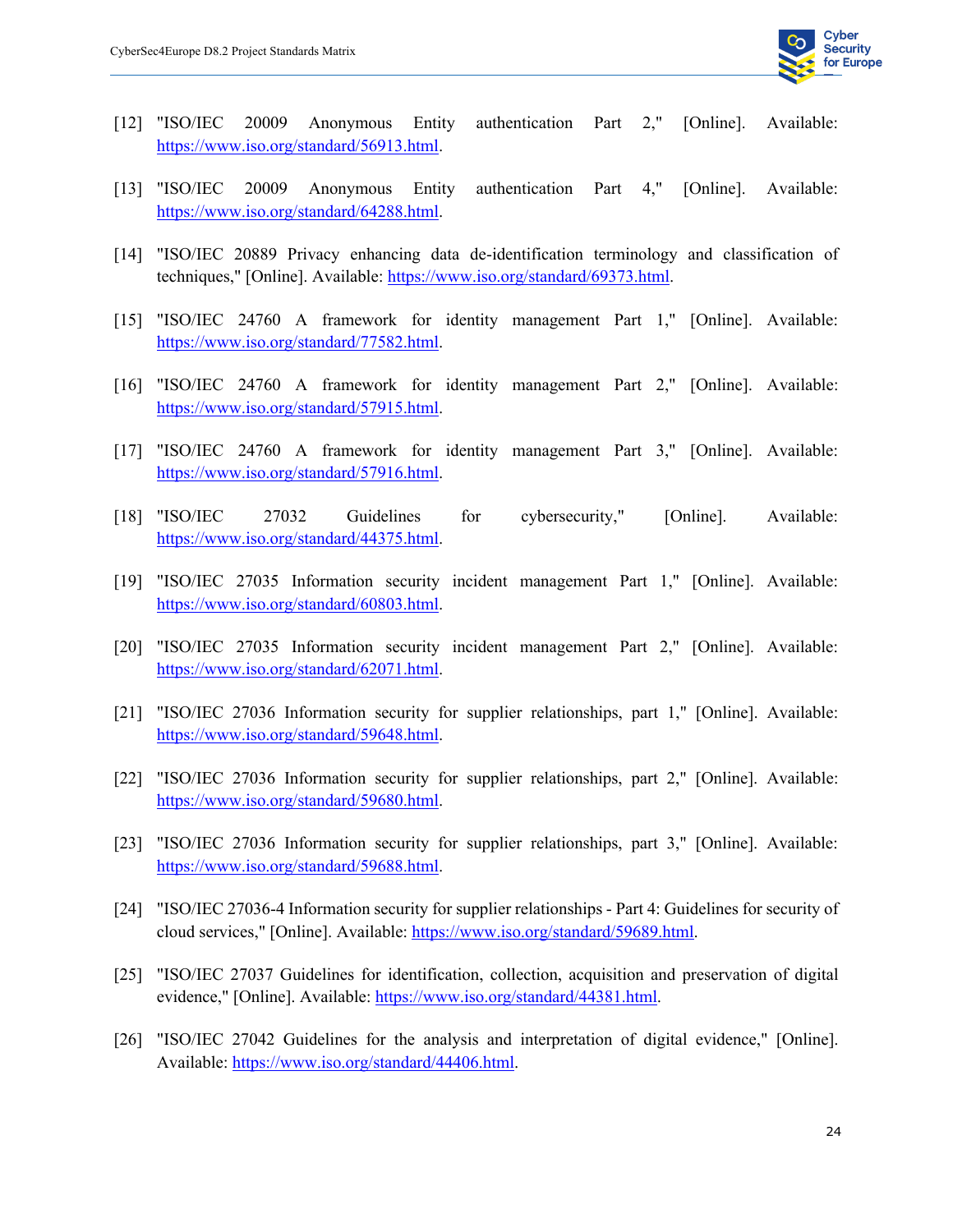

- [27] "ISO/IEC 27103 Cybersecurity and ISO and IEC Standards," [Online]. Available: https://www.iso.org/standard/72437.html.
- [28] "ISO/IEC TR 27550 Privacy engineering for system life cycle processes," [Online]. Available: https://www.iso.org/standard/72024.html.
- [29] "ISO/IEC 29100 Privacy framework," [Online]. Available: https://www.iso.org/standard/45123.html.
- [30] "ISO/IEC 29101 Privacy architecture framework," [Online]. Available: https://www.iso.org/standard/75293.html.
- [31] "ISO/IEC 29134 Guidelines for privacy impact assessment," [Online]. Available: https://www.iso.org/standard/62289.html.
- [32] "ISO/IEC 29147 Vulnerability disclosure," [Online]. Available: https://www.iso.org/standard/72311.html.
- [33] "ISO/IEC 29151 Code of practice for personally identifiable information protection," [Online]. Available: https://www.iso.org/standard/62726.html.
- [34] "ISO/IEC 29190 Privacy capability assessment model," [Online]. Available: https://www.iso.org/standard/45269.html.
- [35] "ISO/IEC 30111 Vulnerability handling processes," [Online]. Available: https://www.iso.org/standard/69725.html.
- [36] "ETSI GS ISG ISI Series (Information security indicators, security event management)," [Online]. Available: https://www.etsi.org/deliver/etsi\_gs/ISI/001\_099/003/01.02.01\_60/gs\_ISI003v010201p.pdf.
- [37] "ETSI TR 103 644 Increasing smart meter security," [Online]. Available: https://www.etsi.org/deliver/etsi\_tr/103600\_103699/103644/01.01.01\_60/tr\_103644v010101p.pdf.
- [38] "ETSI TR 103 331 Structured threat information sharing," [Online]. Available: https://www.etsi.org/deliver/etsi\_tr/103300\_103399/103331/01.02.01\_60/tr\_103331v010201p.pdf.
- [39] "ETSI TR 103 304 Personally Identifiable Information (PII) Protection in mobile and cloud services," [Online]. [Online]. Available: https://www.etsi.org/deliver/etsi\_tr/103300\_103399/103304/01.01.01\_60/tr\_103304v010101p.pdf.
- [40] "ETSI TR 103 306 Global Cyber Security Ecosystem," [Online]. Available: https://www.etsi.org/deliver/etsi\_tr/103300\_103399/103306/01.03.01\_60/tr\_103306v010301p.pdf.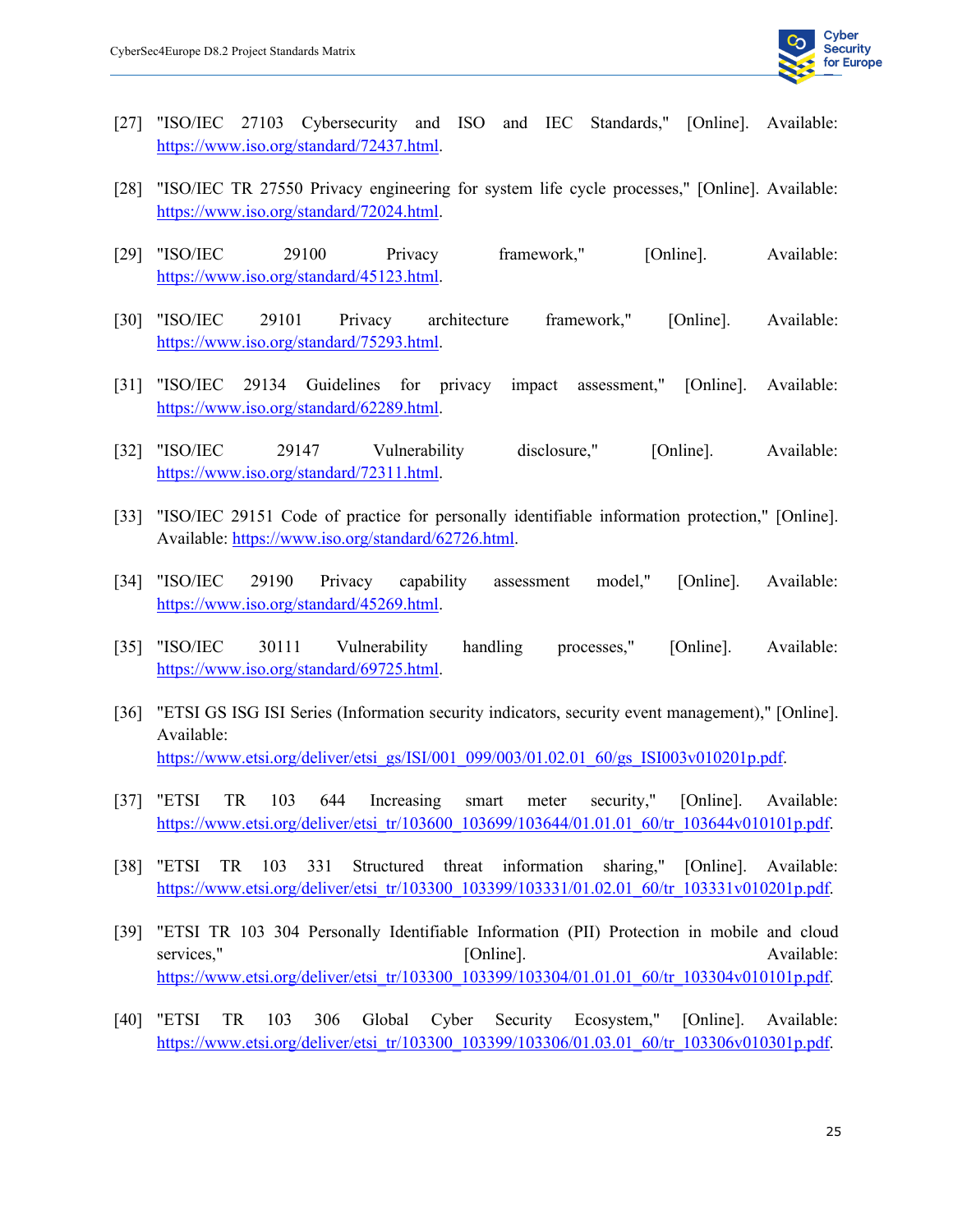

- [41] "ISO/IEC CD 20009-3 Anonymous Entity authentication Part 3 Mechanisms based on blind signatures," [Online]. Available: https://www.iso.org/standard/78813.html.
- [42] "ISO/IEC DIS 23264-1 Redaction of authentic data Part 1: General," [Online]. Available: https://www.iso.org/standard/78341.html.
- [43] "ISO/IEC WD 23264-2 Redaction of authentic data Part 2: Redactable signature schemes based on asymmetric mechanisms," [Online]. Available: https://www.iso.org/standard/78342.html.
- [44] "ISO/IEC CD 27030 Guidelines for security and privacy in Internet of Things (IoT)," [Online]. Available: https://www.iso.org/standard/44373.html.
- [45] "ISO/IEC DIS 27035-3 Information security incident management Part 3: Guidelines for ICT incident response operations," [Online]. Available: https://www.iso.org/standard/74033.html.
- [46] "ISO/IEC CD 27099 Public key infrastructure Practices and policy framework," [Online]. Available: https://www.iso.org/standard/56590.html.
- [47] "ISO/IEC DIS 27551 Requirements for attribute-based unlinkable entity authentication," [Online]. Available: https://www.iso.org/standard/72018.html.
- [48] "ISO/IEC CD 27555 Establishing a PII deletion concept in organizations," [Online]. Available: https://www.iso.org/standard/71673.html.
- [49] "ISO/IEC WD 27556 User-centric framework for the handling of personally identifiable information (PII) based on privacy preferences," [Online]. Available: https://www.iso.org/standard/71674.html.
- [50] "ISO/IEC PDTS 27570 Privacy guidelines for smart cities," [Online]. Available: https://www.iso.org/standard/71678.html.
- [51] "ISO/IEC WD 29115 Entity authentication assurance framework," [Online]. Available: https://www.iso.org/standard/73909.html.
- [52] "ISO/IEC 18367 Cryptographic algorithms and security mechanisms conformance testing," [Online]. Available: https://www.iso.org/standard/62286.html.
- [53] "ISO/IEC 19086-4 Service level agreement (SLA) framework Part 4: Components of security and of protection of PII," [Online]. Available: https://www.iso.org/standard/68242.html.
- [54] "ISO/IEC 21827 Systems Security Engineering Capability Maturity Model® (SSE-CMM®)," [Online]. Available: https://www.iso.org/standard/44716.html.
- [55] "ISO/IEC 24759 Test requirements for cryptographic modules," [Online]. Available: https://www.iso.org/standard/72515.html.